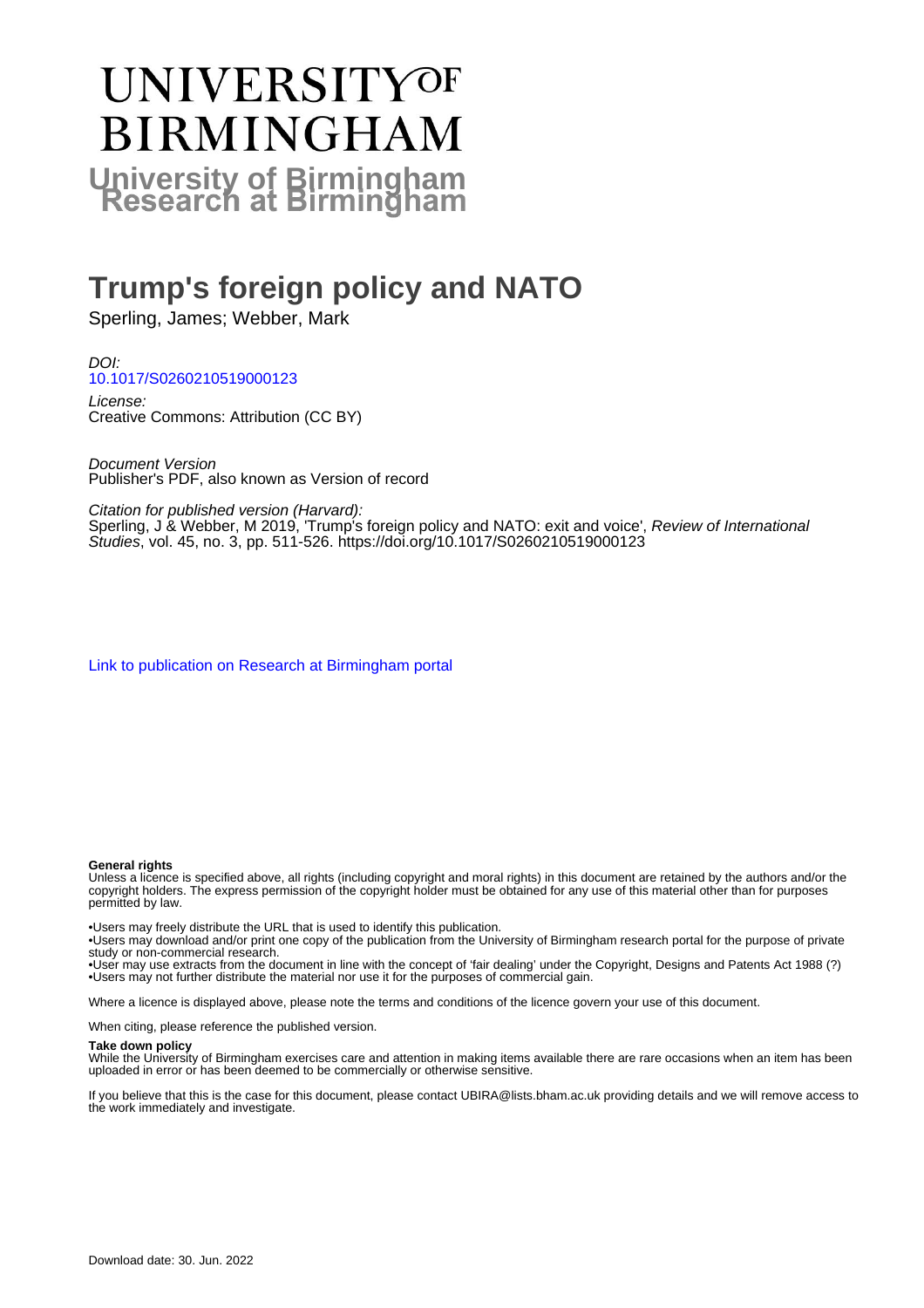#### FORUM ARTICLE

### Trump's foreign policy and NATO: Exit and voice

James Sperling<sup>1</sup> and Mark Webber<sup>2\*</sup>

<sup>1</sup>Department of Political Science, University of Akron, Ohio and <sup>2</sup>School of Government and Society, University of Birmingham, UK

\*Corresponding author. Email: [m.a.webber.1@bham.ac.uk](mailto:m.a.webber.1@bham.ac.uk)

(Received 24 January 2018; revised 20 January 2019; accepted 18 February 2019)

#### Abstract

Donald Trump assumed office in January 2017, committed to revamping US foreign policy and putting 'America First'. The clear implication was that long-held international commitments would be sidelined where, in Trump's view, the American interest was not being served. NATO, in the crosshairs of this approach, has managed to ride out much of the criticism Trump has levelled against it. Written off as 'obsolete' by the American president, it has fared better in the Trump era than many commentators had predicted. NATO exemplifies a tendency in US foreign policy, which pre-dates Trump, where open criticism stops short of abandonment. This pattern has continued since 2017 and indicates a preference for voice over exit. As such, it suggests that Trump's foreign policy is not always as illogical as many have assumed. Logic is borne of institutional context: Trump has chosen to articulate voice where institutionalisation makes exit unviable. Institutional resilience in general and NATO's case specifically has a wider relevance, both for transatlantic relations and international order.

Keywords: Trump; NATO; Voice; Exit

#### Introduction

The Trump presidency has been widely regarded as presaging the end of liberal international order even if this is an order from which the US has long benefited. That contradiction might be seen to follow predictably from a chaotic government and a capricious and intellectually shallow president. Yet is some other logic at work here? Is there actually purpose to Trump's foreign policy? During the presidential election campaign, Trump declared he would 'shake the rust off America's foreign policy' and break with the bipartisan consensus on America's role in the world.<sup>1</sup> Yet once elected, his administration maintained many of America's long-held commitments, including those that had been (and continued to be) the target of Trump's criticism. Trump's is a foreign policy characterised by many as transactional, one where costs and benefits matter more than ideas and norms.<sup>2</sup> The interplay of commitment and criticism in this context, we argue, is an expression of voice because in institutionalised settings exit is rarely a viable option. We pursue this claim by reference to institutionalist lines of enquiry, in turn informed by Albert Hirschman's classic formulation of exit, voice, and loyalty. Our evidence is drawn from an overview of American policy towards NATO. In keeping with the theme of the journal's Forum, much of the analysis is premised on an assumption that NATO is characterised by an asymmetry of power that favours the US. To understand the relevance of our argument – what we are

<sup>&</sup>lt;sup>1</sup>Demetri Sevestopulo, 'Trump pledges to "shake the rust" off US foreign policy', Financial Times (27 April 2016), available at: {[https://www.ft.com/content/121cfa22-0ca7-11e6-9cd4-2be898308be3}](https://www.ft.com/content/121cfa22-0ca7-11e6-9cd4-2be898308be3).

<sup>&</sup>lt;sup>2</sup>Doug Stokes, 'Trump, American hegemony and the future of the liberal international order', International Affairs, 94:1 (2018), p. 137.

<sup>©</sup> British International Studies Association 2019. This is an Open Access article, distributed under the terms of the Creative Commons Attribution licence (http://creativecommons.org/licenses/by/4.0/), which permits unrestricted re-use, distribution, and reproduction in any medium, provided the original work is properly cited.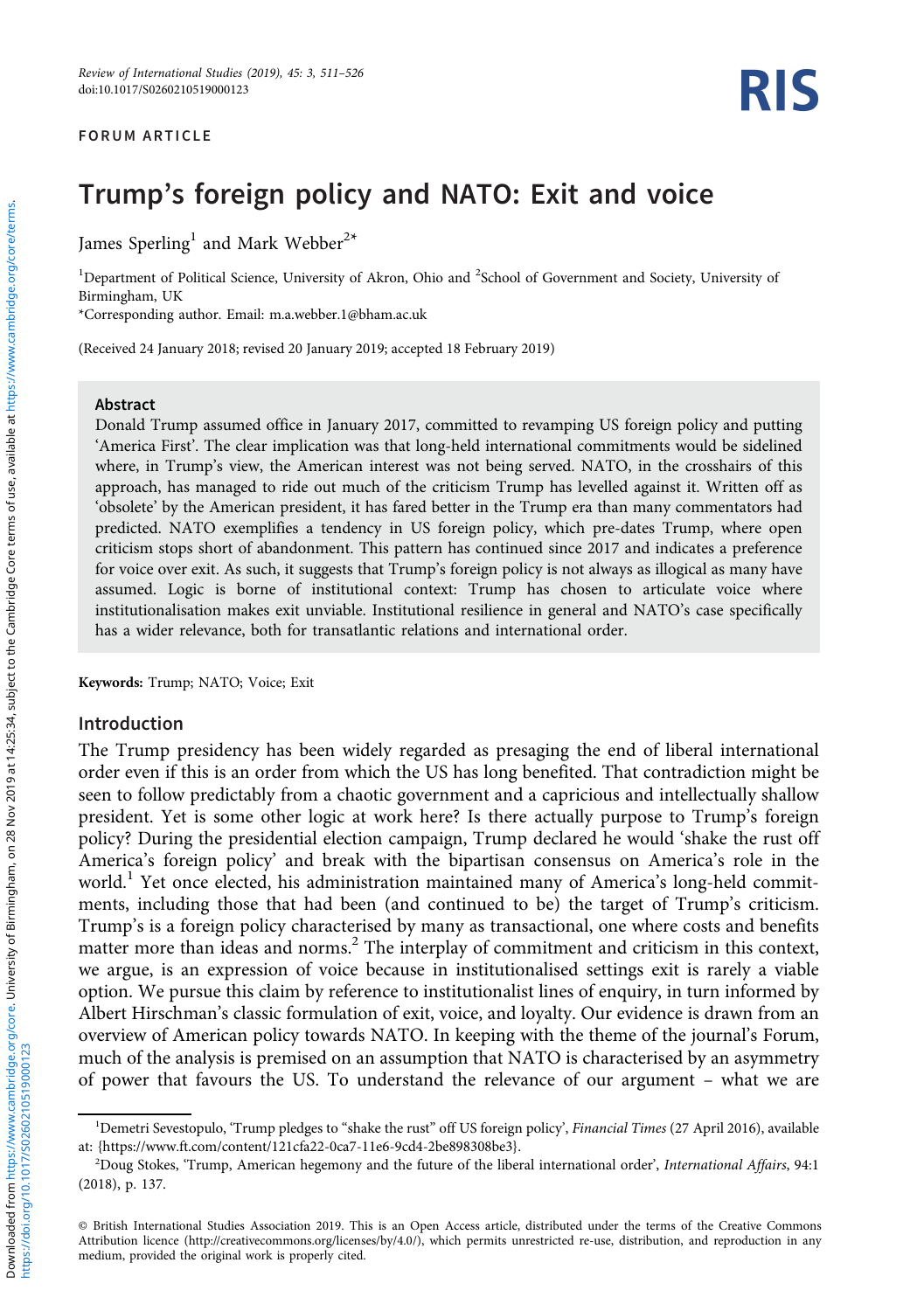seeking to explain and why it is important – we first explore a little further the implications of the Trump administration for international order.

#### The Trump challenge: Order and institutions

Trump's signature speeches on foreign policy have put 'America First', so elevating nationalism above global governance.<sup>3</sup> The idea of the US as a benign hegemon dedicated to open trade, the rule of law and the provision of international public goods is alien to Trump's way of thinking. Since assuming office in January 2017, he has instead made a virtue of unilateral action and national self-interest. Trump has withdrawn the US from both the Joint Comprehensive Plan of Action on Iran and the Trans-Pacific Partnership (TPP), given notice on the Paris Agreement on climate change and the Intermediate Nuclear Forces (INF) Treaty, defied international consensus by relocating the US embassy in Israel to Jerusalem, and imposed tariffs on allies (Canada and the European Union [EU]) and rivals (China) alike. Trump has also rubbished multilateral bodies such as the World Trade Organization (WTO) and the North American Free Trade Agreement (NAFTA) of which the US is a member, and criticised those such as the EU, the Organisation of Petroleum Exporting Countries (OPEC), and the International Criminal Court (ICC), of which it is not. These moves have been accompanied by a wilful disregard for diplomatic decorum. Trump has insulted sitting heads of allied governments in Canada, Germany, and the UK while steadfastly refusing to admonish infractions of international law by Russian and Saudi leaders.

Those dedicated to the liberal order have reacted to this behaviour with a mixture of pessimism, despair, and regret.<sup>4</sup> Commentary in establishment organs such as The Economist, The Financial Times, The New York Times, Die Zeit, and Le Monde has been predictably and consistently critical of the Trump administration. More telling have been the reactions of America's allies. German Foreign Minister Sigmar Gabriel suggested in December 2017 that America's retreat from 'Western-influenced multilateralism' was 'accelerating the transformation of the global order'.<sup>5</sup> Gabriel's successor, Heiko Maas, has noted that Trump's 'egoistic policy of "America First"' is as destabilising as Russia's disregard for international law and Chinese expansionism.<sup>6</sup> And French president Emmanuel Macron has warned of the dangers of 'crude hegemony' and 'might makes right'.<sup>7</sup> These views have paralleled those of figures within the US foreign policy establishment. During the 2016 election campaign, fifty former Republican national security officials declared that a Trump presidency would be 'the most reckless in American history'.<sup>8</sup> Criticisms by former senior intelligence, military, and national security officials – many with Republican Party affiliations – continued on similar lines following Trump's election.<sup>9</sup>

Disquiet at Trump's illiberalism, then, is profound. Yet two important caveats need to be borne in mind. First, Trump's position on many issues is declaratory only, confined to tweets, off-the-cuff remarks, and campaign rallies. Presidential comment is, of course, consequential in

<sup>3</sup> General Assembly of the United Nations, General Debate (25 September 2018), available at: [{https://gadebate.un.org/en/](https://gadebate.un.org/en/73/united-states-america) [73/united-states-america](https://gadebate.un.org/en/73/united-states-america)}.

<sup>&</sup>lt;sup>4</sup>A characterisation derived from 'Present at the destruction', The Economist (9 June 2018), pp. 21-4.

<sup>5</sup> Speech at the Berlin Foreign Policy Forum (5 December 2017), available at: {[https://www.auswaertiges-amt.de/en/](https://www.auswaertiges-amt.de/en/newsroom/news/berliner-forum-aussenpolitik/909376) [newsroom/news/berliner-forum-aussenpolitik/909376](https://www.auswaertiges-amt.de/en/newsroom/news/berliner-forum-aussenpolitik/909376)}.

<sup>6</sup> Speech in Berlin (13 June 2018), available at: [{https://bruessel-eu.diplo.de/eu-en/-/1354592](https://bruessel-eu.diplo.de/eu-en/-/1354592)}.

<sup>&</sup>lt;sup>7</sup>Cited in Julian Borger, 'Macron calls on members to resist new US "hegemony"', The Guardian (8 June 2018).

<sup>&</sup>lt;sup>8</sup> A letter from G.O.P national security officials opposing Donald Trump', The New York Times (8 August 2016), available at: {[https://www.nytimes.com/interactive/2016/08/08/us/politics/national-security-letter-trump.html?module](https://www.nytimes.com/interactive/2016�/�08/08/us/politics/national-security-letter-trump.html?module=inline)=inline}.

<sup>&</sup>lt;sup>9</sup>James Comey (former Director of the FBI), A Higher Loyalty: Truth, Lies and Leadership (London: Pan Macmillan, 2018); Michael V. Hayden (former Director of the CIA), The Assault on Intelligence: American National Security in an Age of Lies (New York: Penguin Press, 2018); Tim Weiner, 'The "witch hunters"', The New York Review of Books (16 August 2018), pp. 50–3.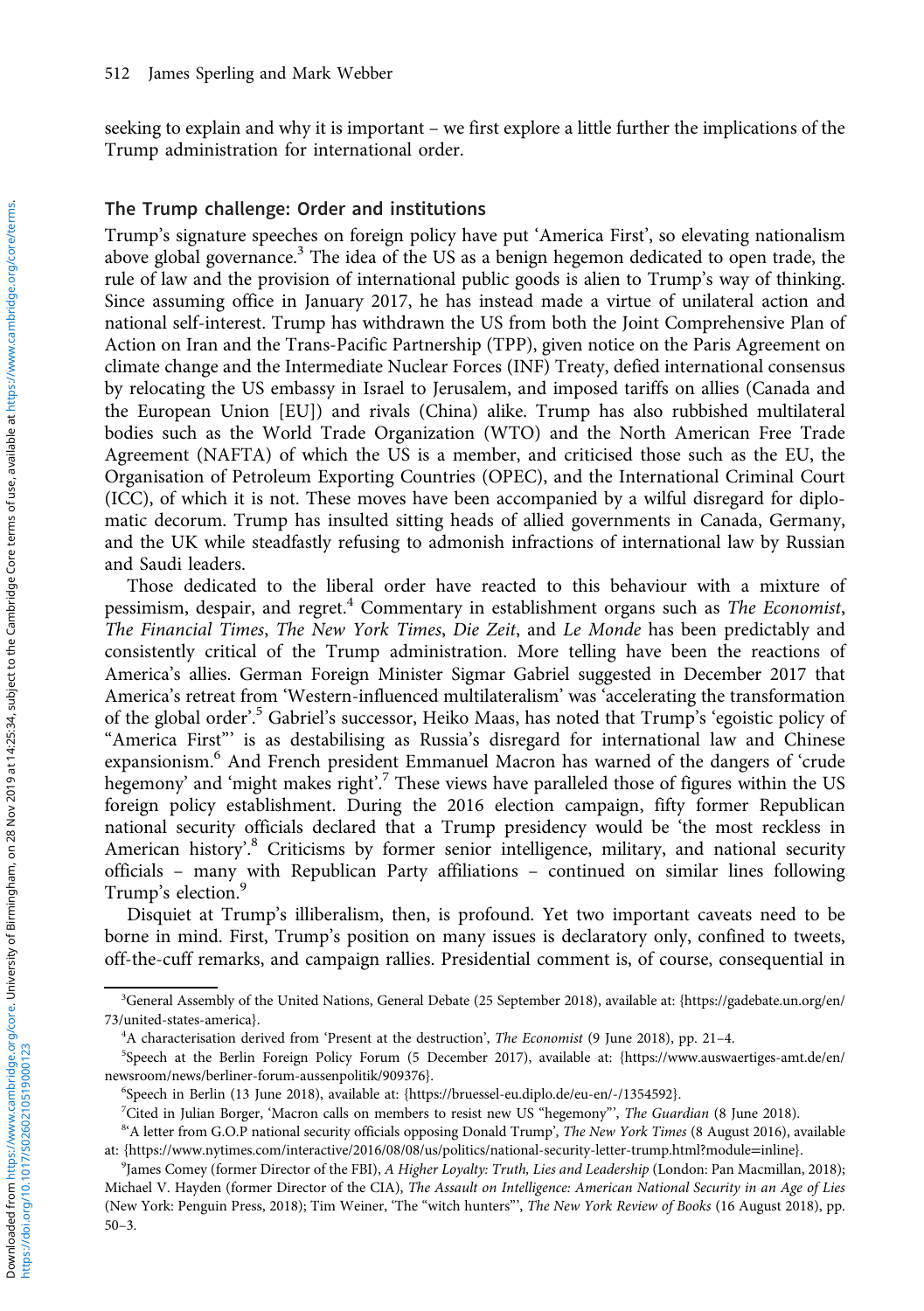its own right, but excessive attention to it (and Trump's bombast certainly invites scrutiny) gives rise to misplaced and unrealised presentiments of danger (a refusal to defend allies or 'the breakup of the Western political community').<sup>10</sup> Second, Trump has kept much of American foreign policy within familiar boundaries. The US has reaffirmed security guarantees to Japan and South Korea, supported the relationship with Saudi Arabia and pushed on with the types of special forces and drone operations in Africa and Pakistan that were favoured by both the Bush and Obama administrations. Trump has, admittedly, departed from Obama on the Israel-Palestine issue, in the muscularity of the campaign against ISIS, and in the commitment to raising the defence budget – but any one of these positions would, post-Obama, have fitted the Republican Party mainstream.<sup>11</sup> An announced reduction of American forces in Afghanistan and the withdrawal of support for anti-ISIS operations in Syria in December 2018 went down badly with the Washington national security establishment (prompting the resignation of Secretary of Defense James Mattis) and reversed earlier commitments of the administration. But it was hardly outlandish, being in line with the longer-term trend (one instigated by Obama) of reducing America's overseas commitments borne of the catastrophe of the Iraq intervention. Keeping within the boundaries of policies past is not itself a marker of a commitment to order (backing the Saudi war in Yemen, for instance, hardly qualifies in that regard). That it signifies policy continuity, however, implies that some logic other than a desire to subvert is at play. Contrary to the view that Trump's personality places his actions in an 'ontological realm' outside of theory and explanation,<sup>12</sup> a discernible pattern of policy has emerged, which brooks serious consideration.

Robert Jervis has suggested that the Trump administration's foreign policy can be viewed through 'the organizing scheme of levels of analysis'. <sup>13</sup> By that division, much analysis of the administration falls within the Waltzian 'first image' – foreign policy being a reflection of Trump's personality, beliefs, and interests. Insofar as these characteristics are seen as unusual, then so too Trump's policies preferences are regarded as outliers and the urge to disrupt consensus becomes the signature of the Trump approach. However, as Waltz noted many years ago, the individual may wish to pursue a particular course of action but is constrained by his or her own 'selfishness [and] stupidity'.<sup>14</sup> Here, Trump's predilections are explicable by reference to his upbringing, age, business background, conflation of the personal with the national interest, and sympathies with a nationalist, far-right agenda.<sup>15</sup> That actual policy has not kept pace with these expressions of intent is, in turn, the outcome of Trump's inattentiveness, disregard of process, and lack of application. These sorts of explanation appear relevant precisely because Trump's behaviour is so compelling; the 'anxiety, comedy, theatre and outrage' that has characterised his presidency is an irresistible subject of analysis. But, as already noted, such analysis can place too much emphasis on Trump. The 'incessant scrutiny of Trump's personality, his statements, and his tweets' leads naturally, but mistakenly, to a view that the universe of policy is centred on one individual.<sup>16</sup>

 $10$ For this type of thinking (and the source of the quotation), see Donald Tusk, 'The West must stand united at G-7', The New York Times (international print edition) (8 June 2018).

<sup>&</sup>lt;sup>11</sup>Barry Posen, 'The rise of illiberal hegemony: Trump's surprising grand strategy', Foreign Affairs, 97:2 (2018), pp. 20-7.  $12$ Michael N. Barnett, 'What is International Relations theory good for?', in Robert Jervis et al. (eds), Chaos in the Liberal

Order: The Trump Presidency and International Politics in the Twenty-First Century (New York: Columbia University Press, 2018), p. 8.

<sup>&</sup>lt;sup>13</sup>Robert Jervis, 'President Trump and International Relations theory', in Jervis et al. (eds), Chaos in the Liberal Order, pp. 3–7.

<sup>&</sup>lt;sup>14</sup>Kenneth N. Waltz, Man, the State and War: a Theoretical Analysis (New York and London: Columbia University Press, 1959), p. 16.

<sup>15</sup>Barnett, 'What is International Relations theory good for?', pp. 16–19.

<sup>&</sup>lt;sup>16</sup>Peter Viggo Jakobsen, 'Doomsday cancelled: Trump is good news for allies and world peace', War on the Rocks (2 March 2017), available at: {[https://warontherocks.com/2017/03/doomsday-cancelled-trump-is-good-news-for-allies-and-world](https://warontherocks.com/2017�/�03/doomsday-cancelled-trump-is-good-news-for-allies-and-world-peace/)[peace/}](https://warontherocks.com/2017�/�03/doomsday-cancelled-trump-is-good-news-for-allies-and-world-peace/).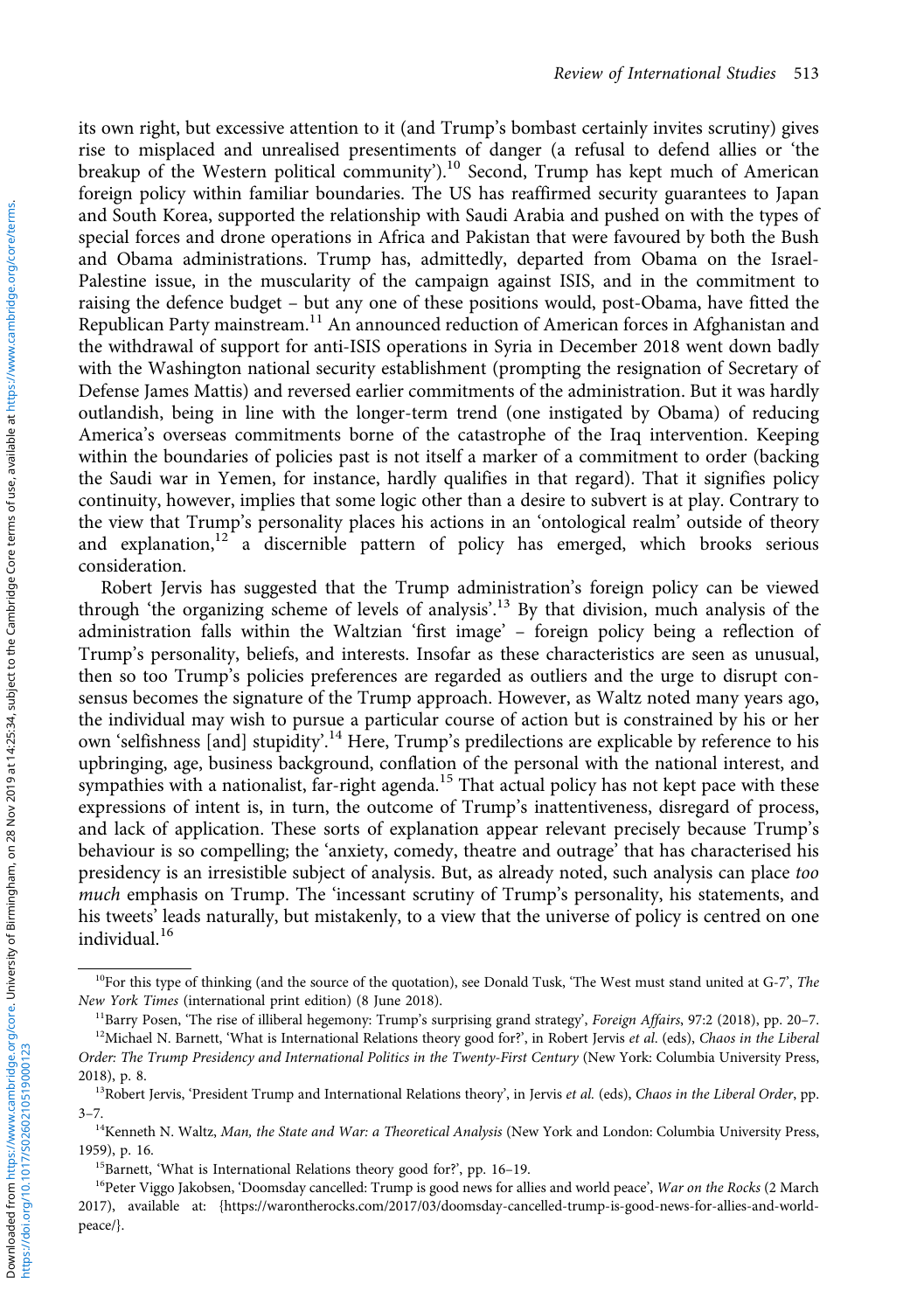Hence, the need to attend to two other levels of analysis. At the level of domestic politics Trump (at least until the 2018 mid-term elections overturned the Republican majority in the House of Representatives) enjoyed a largely free hand in his foreign policy dealings with Congress. What Stephen Walt has labelled the Washington 'foreign policy community' has proven more of an obstacle, however.<sup>17</sup> This is a body Trump has blamed for a 'long history of failed policies', but it is not one he has managed to escape. While there has been considerable turnover of personnel, many key figures have been drawn from this group of privileged insiders whose record of government and military service long pre-dates Trump's political ascent. Marine Corps generals Jim Mattis (Trump's first Secretary of Defense) and John Kelly (Trump's second Chief of Staff) exemplify the establishment consensus on defence issues. The appointment in early 2018 of National Security Advisor John Bolton and Secretary of State Mike Pompeo, similarly, was hardly a break with orthodoxy, both figures being better characterised as American primacists and Republican hawks than Trump loyalists.<sup>18</sup> If personnel choices have signalled a lack of intent to overhaul foreign policy then that tendency has also been evident in Trump's political neglect of those agencies – the State Department and the National Security Council – which might have spearheaded and coordinated such reform.<sup>19</sup> That absence of coordination has been made that much worse by the well-reported in-fighting among senior administration officials.<sup>20</sup>

At the international (or systemic) level, finally, Trump's behaviour has been presented as a political phenomenon out of kilter with the responsibilities of global leadership. Here, 'America first' equates to 'America alone'.<sup>21</sup> On Iran, Israel, and climate change that might be a fair characterisation. However, on a range of other issues – such as dealing with North Korea and confronting ISIS – the US cannot avoid working with allies or other powers such as China.<sup>22</sup> Further, the US continues to enjoy 'positional advantages' within the international system measured by FDI flows, the status of the dollar as the global currency of choice, and the military balance of power.<sup>23</sup> China is the obvious challenger here but even the most persuasive accounts of its global rise concede that a usurpation of Pax Americana is unlikely to occur for 'the next several decades (at least)'.<sup>24</sup> This is an advantage, of course, which the Trump administration could squander, counterintuitively discounting the benefits of a system created to embed American leadership in light of its perceived costs.<sup>25</sup> However, the international system is perhaps the most consequential constraint of all. Whatever Trump's disavowals, the US is deeply tied to a liberal order characterised by interdependence and institutionalisation. Breaking those ties Trump suggests is plausible; in practice it is extraordinarily difficult.<sup>26</sup>

That institutional influence also plays down to other levels of analysis. At the domestic level, Congress as well as officials in the administration, the bureaucracy, and the military will have views shaped by their experience of working with international institutions or will steer to habituated forms of thinking that continue to reference those same institutions as part of the

<sup>&</sup>lt;sup>17</sup>Stephen Walt, The Hell of Good Intentions: America's Foreign Policy Elite and the Decline of US Primacy (New York: Farrar, Straus and Giroux, 2018), pp. 91–136.

<sup>18</sup>Walt, The Hell of Good Intentions, pp. 221–3, 249.

<sup>&</sup>lt;sup>19</sup>Roberta S. Jacobson, 'My year as a Trump ambassador', *The New York Times* (international print edition) (22 October 2018).

<sup>&</sup>lt;sup>20</sup>Bob Woodward, Fear: Trump in the White House (London: Simon and Shuster, 2018).

<sup>&</sup>lt;sup>21</sup>Susan B. Glasser, 'Under Trump "America First" really is turning out to be America alone', The New Yorker (8 June 2018), available at: [{https://www.newyorker.com/news/letter-from-trumps-washington/under-trump-america-first-really-is](https://www.newyorker.com/news/letter-from-trumps-washington/under-trump-america-first-really-is-turning-out-to-be-america-alone)[turning-out-to-be-america-alone}](https://www.newyorker.com/news/letter-from-trumps-washington/under-trump-america-first-really-is-turning-out-to-be-america-alone).

 $^{22}$ Jake Sullivan, 'The world after Trump: How the system can endure', Foreign Affairs, 97:2 (2018), p. 14.

<sup>23</sup>Stokes, 'Trump, American hegemony', pp. 142–5.

<sup>&</sup>lt;sup>24</sup>Christopher Layne, 'The US-China power shift and the end of Pax Americana', International Affairs, 94:1 (2018), p. 108. 25Stokes, 'Trump, American hegemony', p. 149.

<sup>&</sup>lt;sup>26</sup>Daniel Deudney and G. John Ikenberry, 'Liberal world: the resilient order', Foreign Affairs, 97:4 (2018), p. 22.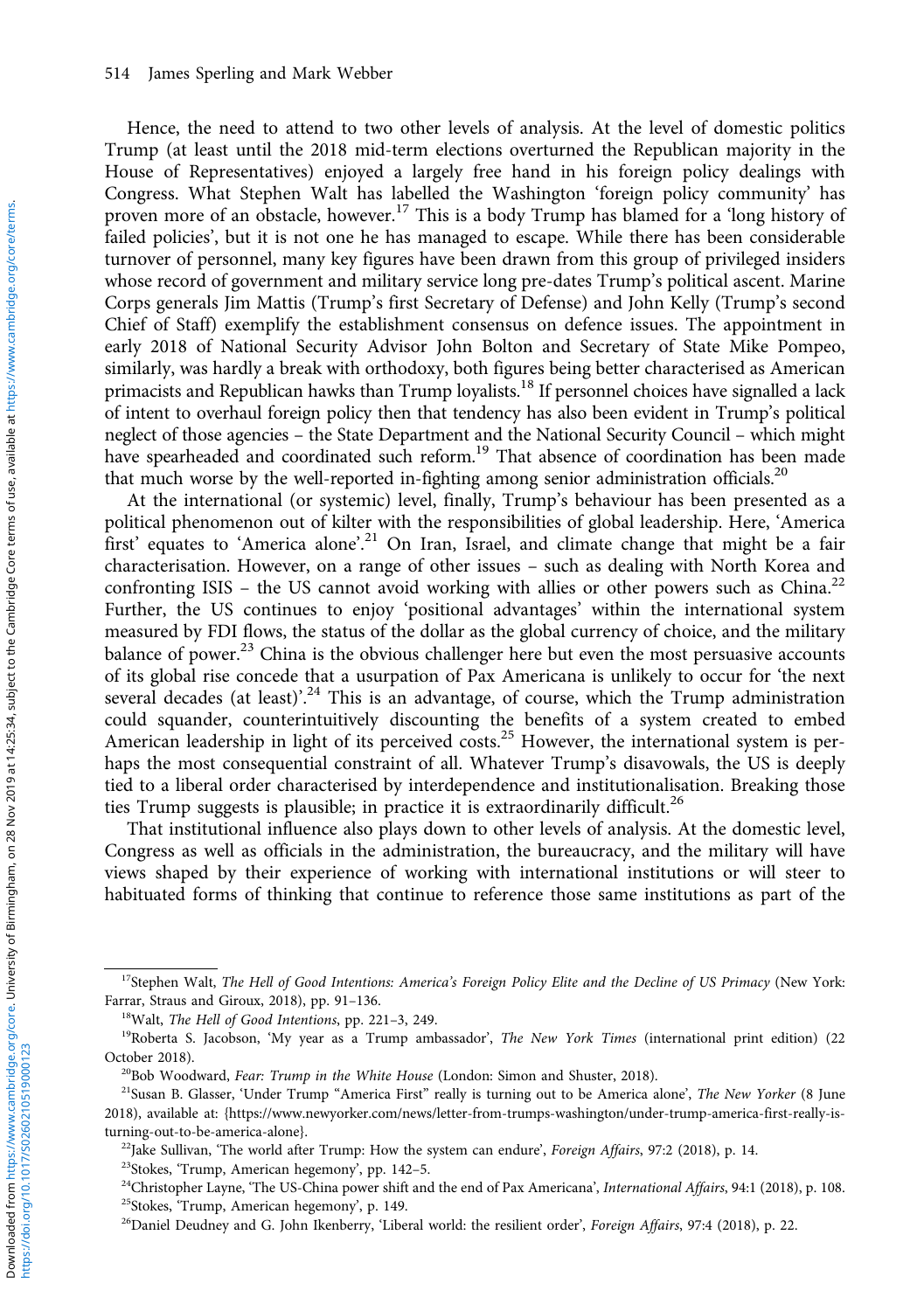foreign policy status quo.<sup>27</sup> And even at the individual level, a president's worldview is shaped by judgements (even when hostile) on the institutional milieu within which s/he assumes to exercise influence.

In this light, two important, and related suggestions follow. First, international institutions can enable as well as constrain. They impose obligations and narrow options, but equally they provide a venue for the articulation and pursuit of preferences. Breaking loose from their influence may seem attractive, but such a course of action, by the same token, closes off the attendant opportunities for advancement. Expressed in Hirschman's well-known formulation, here 'voice' counts for as much as 'exit'. Second, the logic of policy moderation directly correlates with institutionalisation.<sup>28</sup> The greater the degree of institutionalisation in the foreign policy domain in question, the (i) the more historically embedded is the US interest; (ii) the more plentiful are the opportunities for voice rather than exit; and (iii) the more open are the possibilities for compromise with allies. The US under Trump has thus found it easier to renounce commitments where institutionalisation is nascent (as in the Iran and Paris agreements and the aborted Trans-Pacific Partnership) than where it is well developed (as in the WTO, NAFTA, and the UN).<sup>29</sup> Such a state of affairs is particularly noteworthy in the case of NATO. The Alliance is a cornerstone of liberal international order and emblematic of continuity in US foreign policy. It is also characterised by longevity, institutionally framed collaboration and coordination, as well as a history of US leadership and engagement. If a logic of constraint and moderation is to work anywhere, it should be here.

#### Voice and exit in alliance

Hirschman's model describes how actors respond to a decline in the performance of an organisation of which they are part.<sup>30</sup> Decline might refer to organisational performance, but equally to how that organisation impacts upon an actor, how the benefits of membership diminish as a consequence of organisational dysfunction. In such circumstances, three options are available to the actor. The first, that of exit, arises when the actor accepts organisational deterioration as unavoidable and seeks to minimise its effects by withdrawing from the body in question. Voice, by contrast, aims at mitigating and even reversing decline by protest, complaint, and persuasion. Loyalty, finally, accepts decline, but the actor in question sticks with the organisation either because exit has greater costs or there is no alternative organisation to turn to. Refinement of

<sup>&</sup>lt;sup>27</sup>Patrick Porter, 'Why America's grand strategy has not changed: Power, habit and the US foreign policy establishment', International Security, 42:4 (2018), pp. 13–19.

 $28$ Understood here as: (i) organisational procedures geared towards the performance of defined functions; and (ii) rules and procedures both formal and informal, which define how decisions are reached and which allocate responsibilities for the fulfilment of functions by the organisation's membership. See Celeste A. Wallander and Robert O. Keohane, 'Risk, threat, and security institutions', in Helga Haftendorn, Robert O. Keohane, and Celeste A. Wallander, Imperfect Unions: Security Institutions over Time and Space (Oxford: Oxford University Press, 1999), p. 28.

<sup>&</sup>lt;sup>29</sup>The Trump administration has thus sought a revamp of NAFTA under the umbrella of the US-Mexico-Canada Agreement. This is an arrangement described as keeping 'NAFTA largely intact' (see Justin Worland, 'A NAFTA deal brings a return to status quo', Time (15 October 2018), p. 6). Trump has also suggested he would pull the US out of the WTO 'if they [sic] don't shape up'. Simultaneously, however, the US has made use of WTO mechanisms to challenge the trade practices of China, the EU, Canada, Mexico, and Turkey, and no formal procedures for leaving the body have been activated. As for the UN, the Trump administration has shown the same type of scepticism as previous Republican administrations, cutting contributions to the UN budget, withdrawing the US from the Human Rights Council, and announcing its intention to leave UNESCO. At the same time, however, the US has kept clear of any suggestion to reform the Security Council (so keeping its veto-power intact) and has freely used the General Assembly to promote Trump's foreign policy agenda.

<sup>&</sup>lt;sup>30</sup>Albert O. Hirschman, Exit, Voice and Loyalty: Responses to Decline in Firms, Organisations, and States (Cambridge, MA and London: Harvard University Press, 1970), pp. 3–4.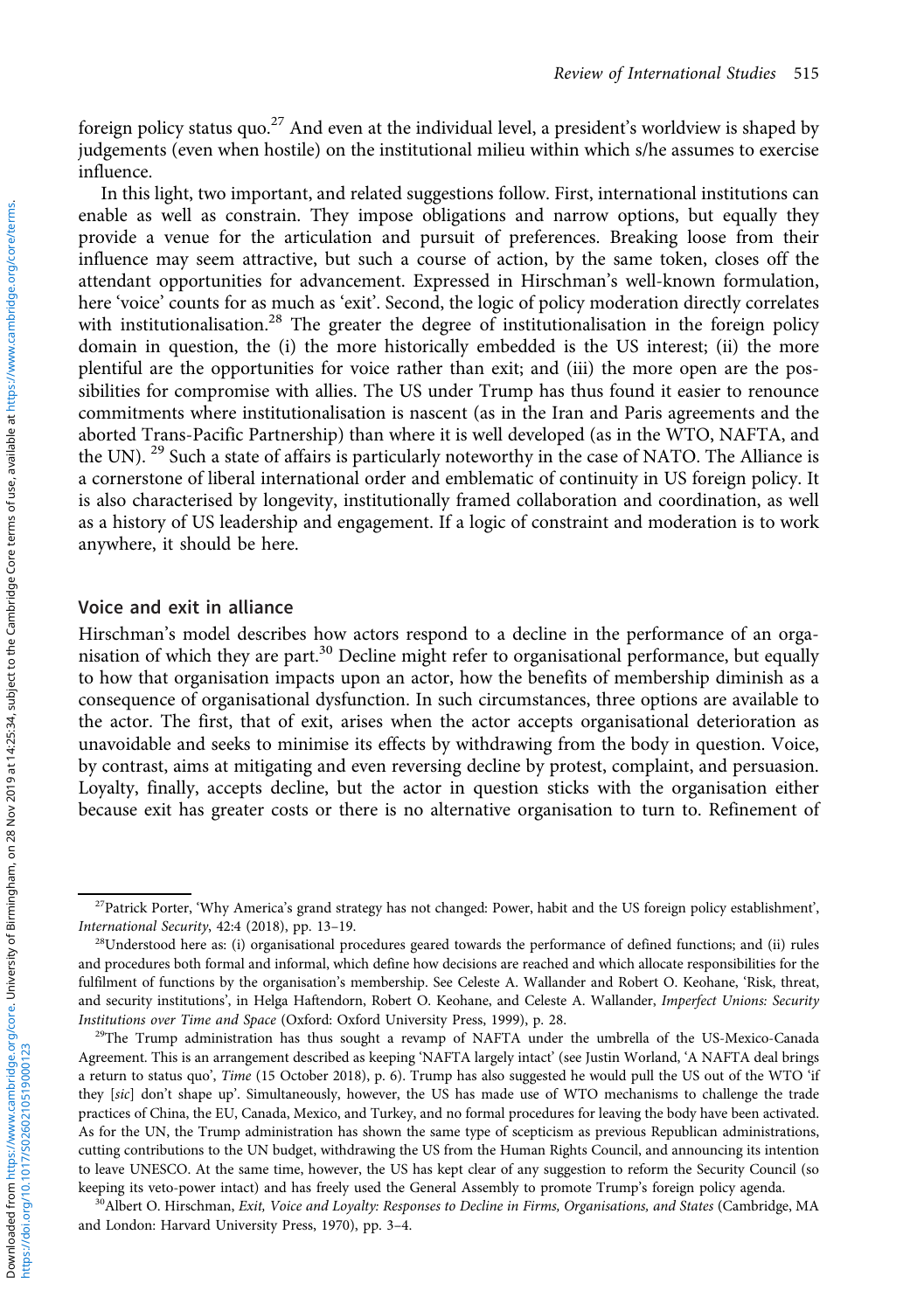Hirschman's model has either added to these categories (the concept of 'neglect') or sought to reformulate them.<sup>31</sup> What such analyses have in common is the view we take forward here, that exit and voice, while defined as distinct categories of action, often work in conjunction – voice, for instance, 'can be more effective if there is a threat of exit'.<sup>32</sup> We accept that loyalty and voice could also work together. That we focus on exit's relationship with voice is simply a reflection of our case; unusually exit has been elevated as a possible course of action and so the default position of loyalty is less of an analytical concern.

Exit is risky, costly, and usually irreversible. Whether a substitute is available narrows down the circumstances in which it might occur. Exit is usually seen as most viable in the marketplace – a consumer is free to exit one product in favour of another. It may also apply in domestic politics – evident in how voters can switch between party affiliation in elections. However, in the world of international organisations, the options are fewer. Exit is feasible where an actor is powerful enough to have avoided organisational dependency and, by extension, can obtain a positive pay-off by breaking free of the constraints of membership. Within NATO, these conditions only pertain to the US. It is the threshold power. The effective and credible defence of the North Atlantic area remain dependent upon US military commitment and resources (both nuclear and conventional) that are absent or limited in Europe. Further, it could be argued that America's own security would not be seriously eroded if it were to leave NATO; neither would it need to have recourse to an alternative alliance system. The US could fall back on its ample national defence capabilities while exploiting the gains to be had from relinquishing the obligation to defend its needy allies.

If exit is a credible option for the US, why has it not taken place? The answer lies in the institutional character of the Alliance. Institutional analysis of NATO is often seen as a counter to realism. The latter views alliances as mechanisms of balancing or bandwagoning in the international system with alliance formation, stability, and durability being a reflection of power configurations among states. Realism can account for the formation of NATO, its cohesion when confronted with a commonly recognised existential threat such as the Soviet Union, and its adaptation after the Cold War as the US harnessed the Alliance to new security tasks. Here, what matters is national and especially American preferences not NATO's institutional qualities.<sup>33</sup> Discounting institutions in this case is, however, misplaced. NATO's permanent mechanisms of intra-alliance political consultation alongside a standing command structure (embracing defence planning, standardisation, interoperability, and a recurrent rather than one-off ability to deploy) are unique among both historical alliances and contemporary international organisations.<sup>34</sup> Two consequences follow from the presence of these arrangements. First, NATO has assumed an elevated status in American strategic calculations. Here, the burden of defending allies is offset by NATO's political role in aligning allied preferences with those of the US. NATO's institutional mechanisms (the North Atlantic Council above all) make that alignment possible, ensure it is embedded, and deliver efficiencies and gains to all allies in the process. NATO thus takes on alliance-centric tasks (the security of Europe and the stabilisation of its periphery) that are of clear benefit to Europeans but which provide, simultaneously, an important security externality to the US. Second, institutionalisation has assumed a social character – the sophistication and

<sup>33</sup>Jonathan Sireci and Damon Coletta, 'Enduring without an enemy: NATO's realist foundation', Perspectives, 17:1 (2009). 34Paal Sigurd Hilde, 'Lean, mean fighting machine? Institutional change in NATO and the NATO command structure', in

<sup>&</sup>lt;sup>31</sup>William Roberts Clarke, Matt Golder, and Sona N. Golder, 'An exit, voice and loyalty model of politics', British Journal of Political Science, 47:4 (2017); Brian Barry, 'Review article: "Exit, voice and loyalty"', British Journal of Political Science, 4:1 (1974).

<sup>&</sup>lt;sup>32</sup>Keith Dowding, Peter John, Thanos Mergoupis, and Mark Van Vugt, 'Exit, voice and loyalty: Analytic and empirical developments', European Journal of Political Research, 37:4 (2000), p. 472. See also Hirschman, Exit, Voice and Loyalty, p. 82.

Andrew A. Michta and Paal Sigurd Hilde (eds), The Future of NATO: Regional Defence and Global Security (Ann Arbor: University of Michigan Press, 2014), pp. 135–54.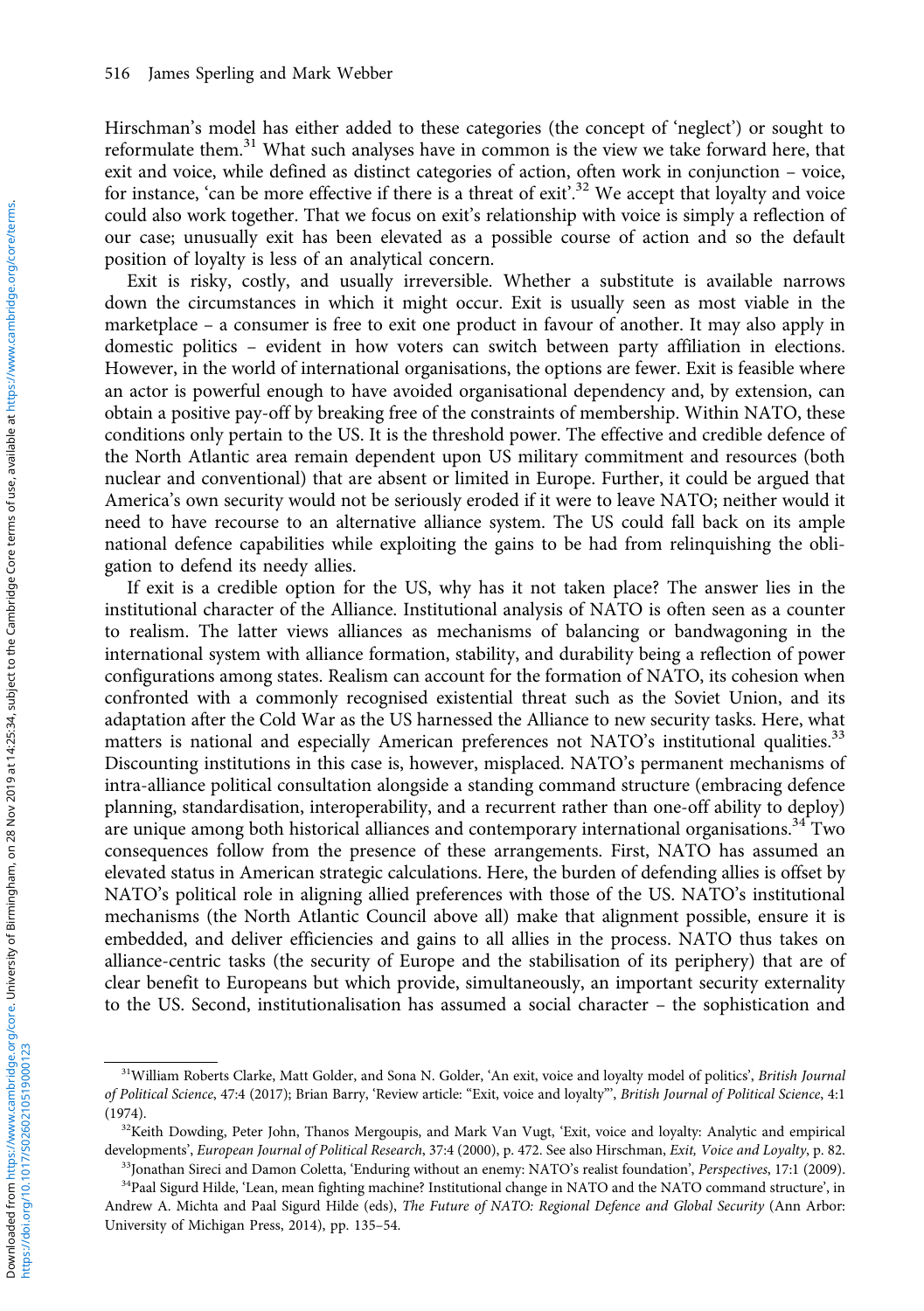permanency of intra-alliance mechanisms provide ample opportunities for voice and renders that articulation legitimate. One need not characterise NATO as a community organisation of democratic values<sup>35</sup> in order to allow for this outcome. It can be seen also as the consequence of more formal properties that pertain to a sophisticated multilateral security arrangement: acceptance of the principle of consultation, agreement on common security threats and, in NATO's case, a sense of shared endeavour built up over a decades' long history.<sup>36</sup> These properties are certainly open to exploitation. However, even the most powerful ally will be wont to play within the multilateral rules of the game. These, after all, are stacked in its favour and so offer a reliable means of exercising leadership and getting fellow allies to toe the line.<sup>37</sup>

All of this is not simply realism by another route. Institutions act as a vehicle within which the demands of the powerful are articulated and modified. The institution, in other words, exerts its own effect. The interaction of exit and voice in NATO bears out this assumption. A member as powerful as the US could well hold the view that NATO is underperforming its core defence function or is neglecting other tasks the US considers important. Equally, it might believe that the cost of contributing to NATO's public security goods is too great particularly if other allies are seen to be shirking their responsibilities. America's history of engagement with NATO has been characterised by the periodic recurrence of such tensions yet, as we shall see below, throughout it has exercised the option of voice. Voice has proven effective both in expressing dissatisfaction with NATO's allies and advocating changes to allied business. NATO's institutionalisation, in other words, has served to minimise the cost, and to maximise the benefits of exercising voice, just as it has served to minimise the benefits and to maximise the cost of exit.<sup>38</sup>

#### Institutional effects

Three specific institutional effects associated with NATO illustrate more precisely why voice is preferred to exit. In this section we survey these as trends over time as they affect the US. We then turn to the policy of the Trump administration to show how the proclivity for voice has persisted.

#### Institutional pull

The first of these effects is institutional pull, the enduring attractiveness of NATO to the US. We have already alluded to NATO's institutional qualities, but of note here is how these have been bent to American design. That advantage is an enduring consequence of the asymmetry of power that has characterised the Alliance since its formation in 1949. NATO's functioning in the Cold War, Robert Osgood argued, was premised on the fact that 'no group of allies' was capable of acquiring 'independently of the United States, an adequate military basis for protecting its vital interests'. <sup>39</sup> That state of affairs has persisted. The end of the Cold War resulted in a significant drawdown of US forces in Europe, but as of September 2018 there were still approximately sixtyfour thousand active US service personnel on the continent. In fact, with the end of US combat missions in Iraq and Afghanistan, a Cold War pattern has reasserted itself: US troops are again

<sup>&</sup>lt;sup>35</sup>Frank Schimmelfennig, The EU, NATO and the Integration of Europe: Rules and Rhetoric (Cambridge: Cambridge University Press, 2003).

<sup>&</sup>lt;sup>36</sup>Helen Sjurson, 'On the Identity of NATO', International Affairs, 80:4 (2004), pp. 699-701.

<sup>&</sup>lt;sup>37</sup>Vincent Pouliot, International Pecking Orders: The Politics and Practice of Multilateral Diplomacy (Cambridge: Cambridge University Press, 2016), pp. 59–66.

<sup>&</sup>lt;sup>38</sup>Kirsten Rafferty, 'An institutionalist reinterpretation of Cold War alliance systems: Insights for alliance theory', Canadian Journal of Political Science, 36:2 (2003), pp. 344–52.

<sup>&</sup>lt;sup>39</sup>Robert Endicott Osgood, NATO: the Entangling Alliance (Chicago and London: University of Chicago Press, 1962), p. 348.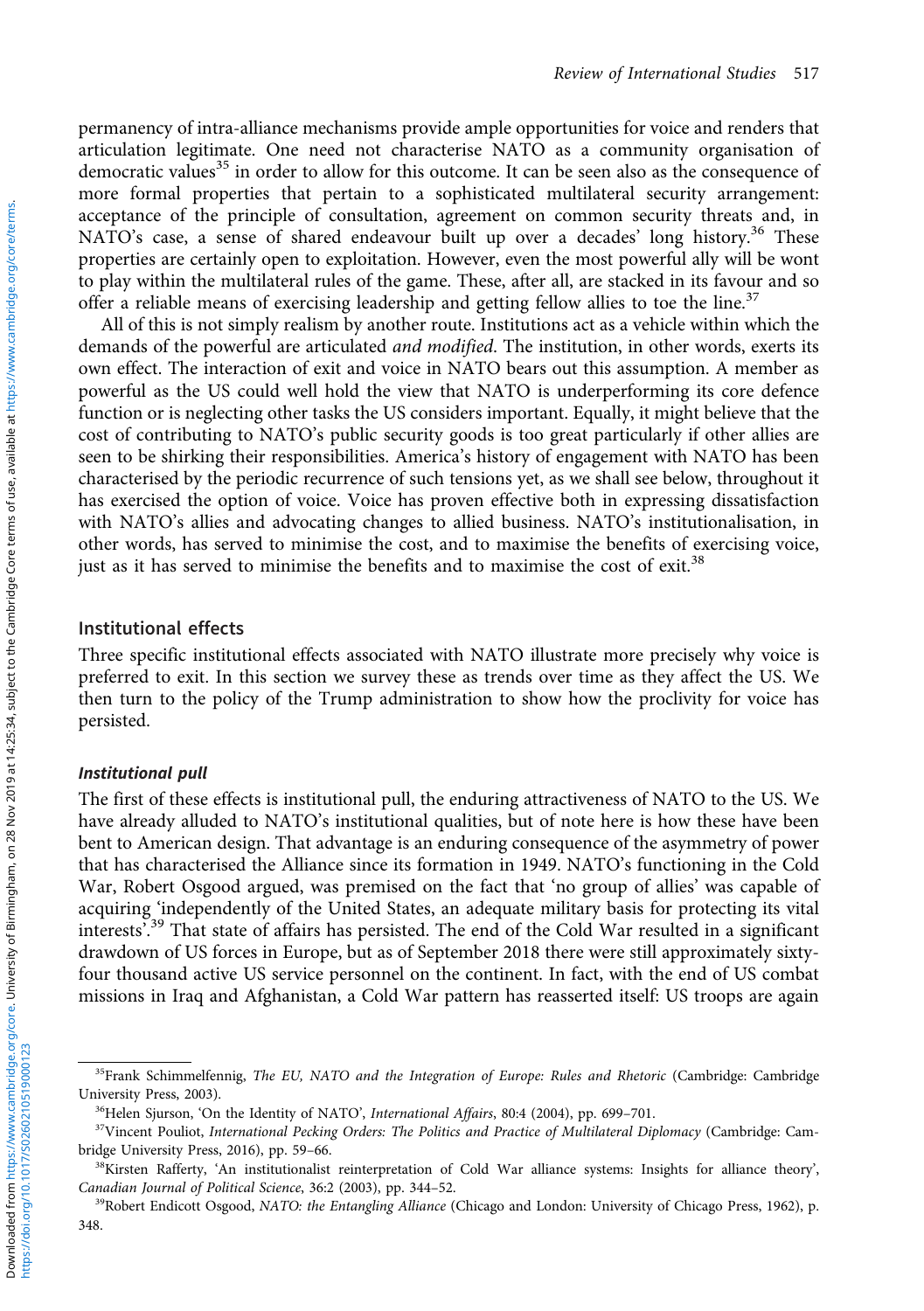concentrated in East Asia and Europe (Japan, Germany, South Korea, and Italy being the top four locations of US forces overseas).<sup>40</sup>

NATO operations – both in and beyond Europe – have also reflected America's military weight. Interventions in Bosnia, Kosovo, and Libya would simply not have been possible if run by European allies. NATO's reaction to the 2014 Ukraine crisis prompted an upscaling of European effort but European forces have remained constrained by years of under-investment. One recent study has suggested that 'the major European allies would be hard-pressed to provide one combat-capable brigade at short notice', whereas the US even in Europe 'is set to have three combat brigades ... present at all times'.<sup>41</sup> France, the UK, Germany, and some other allies may have developed niche capabilities in cyber, special operations, and drones, but in these regards also none can match the US in the scale and sophistication of military effort. NATO, in effect, has been the institutional means by which these differences have been accommodated. Allied defence planning has been one long exercise aimed at obtaining European interoperability with America's quantitative and qualitative military advantages. That NATO's Supreme Allied Commander Europe (SACEUR) has always been an American (the post being double-hatted with that of the Commander-in-Chief of US forces in Europe) is further evidence of European deference to American military power and priorities.

NATO is attractive to the US not simply because it is a collection of supplicant allies, but because it harnesses those allies in a predictable and sophisticated manner. NATO is the mechanism that ensures military interoperability of European and Canadian forces with those of the US, embeds a sophisticated command and planning structure that favours US oversight of the European theatre of operations, and shapes the national security priorities of its members consistent with American strategic objectives. Recognising these virtues, the US has an interest in NATO's sustainment. It has, therefore, pursued policies that, while attuned to US interests, are also designed to add credibility to NATO itself. For instance, NATO nuclear sharing is an arrangement less to do with 'the deterrence of adversaries' and more with 'catalyz[ing] agreements about broader strategy' among allies.<sup>42</sup> In Afghanistan, NATO-ISAF was eventually folded into a US-led command structure and so the alliance and American fortunes were conjoined in the anti-Taliban campaign.<sup>43</sup> The US military response to the 2014 Crimea crisis was similarly framed by a NATO position aimed at deterring further Russian aggression.

#### Institutional bargaining

The advantages the US has enjoyed in NATO have, however, come at a price. Institutions aggregate and distribute resources among their members and clients. But where the provision of a public good is subject to a significant asymmetry of supply, an incentive towards free-riding arises.<sup>44</sup> In NATO, the dependency of the European and Canadian allies that underpins this dynamic has not always been unwelcome to the US. It has ensured Germany's anchoring within a European alliance system and, in the guise of extended deterrence, has curtailed nuclear proliferation in western Europe.<sup>45</sup> More problematic for the US has been the reluctance of many allies to develop conventional capabilities able to contribute to the collective NATO effort. To

<sup>40</sup>Defence Manpower Data Centre, 'Number of Military and DoD Appropriated Fund (AFP) Civilian Personnel Permanently Assigned' (September 2018), available at: {[https://www.dmdc.osd.mil/appj/dwp/dwp\\_reports.jsp}](https://www.dmdc.osd.mil/appj/dwp/dwp_reports.jsp).

<sup>&</sup>lt;sup>41</sup>Martin Zapfe, 'Threatened from within? NATO, Trump and institutional adaptation', in Oliver Thränert and Martin Zapfe (eds), Strategic Trends 2017: Key Developments in Global Affairs (Centre for Security Studies, ETH Zurich, 2017), p. 91.

<sup>&</sup>lt;sup>42</sup>Stephan Frühling and Andrew O'Neil, 'Nuclear weapons, the United States and alliances in Europe and Asia; Toward an institutional perspective', Contemporary Security Policy, 38:1 (2017).

<sup>43</sup>Sten Rynning, NATO in Afghanistan: the Liberal Disconnect (Stanford, CA: Stanford University Press, 2012), pp. 176-206.

 $44T$ odd Sandler and Keith Hartley, The Political Economy of NATO: Past, Present and into the 21st Century (Cambridge: Cambridge University Press, 1990), pp. 22–57.

<sup>45</sup>Alexander Lanoszka, 'Do allies free ride?', Survival, 57:3 (2015), pp. 137–8.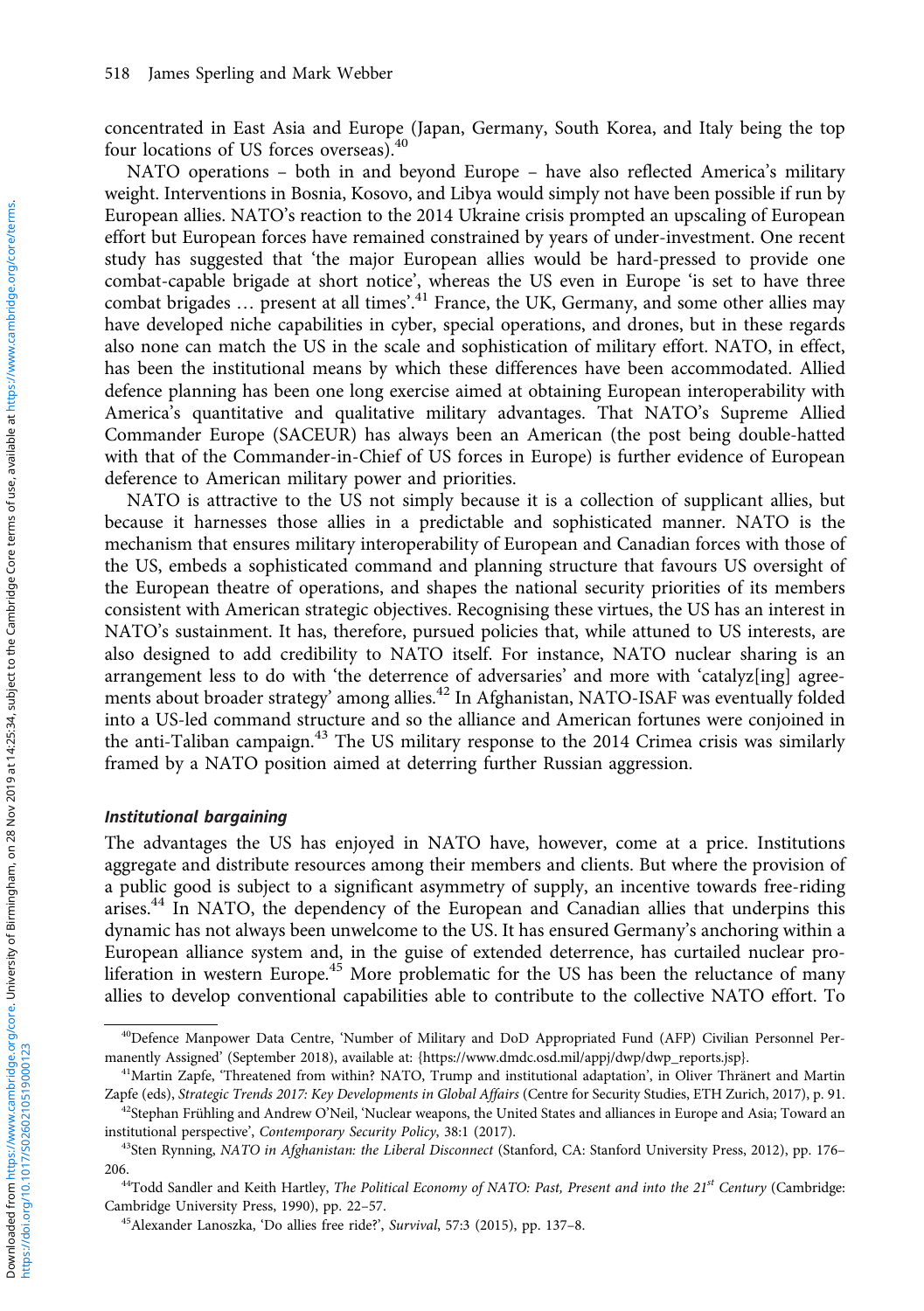address that issue during the Cold War, NATO adopted a range of input measures (most notably, the target share of national GDP devoted to defence) aimed at equitable burden sharing. A flawed measure in many ways (the larger GDP share spent by the US reflected its global responsibilities not simply its commitment to NATO and European defence) it served nonetheless to sustain complaints from American presidents (all the way from Eisenhower to Reagan) and Congress of a lack of allied commitment.<sup>46</sup> In fact, European dependence on US military effort became selfreinforcing, lowering incentives towards European force development and integration. European armies according to Henry Kissinger were 'an accidental array of forces' incapable of guaranteeing regional defence. Here, America's military presence in Europe was effectively held hostage to European weakness.<sup>47</sup> As a result, the US developed a resentful but also proprietorial attitude towards NATO. In distinctly Trumpian language, Kissinger described the US view of the Alliance as one in which influence 'should be calculated in direct proportion to a nation's material contribution to the common effort'.<sup>48</sup>

NATO's burden-sharing problem became more multifaceted after the Cold War. The shift to peacekeeping and expeditionary missions introduced new ways of measuring military commitment. Output measures – the material contribution to operations, the deployability and sustainability of military assets, the willingness to share the risk of combat and counterinsurgency – loomed large through Bosnia, Kosovo, Libya, and Afghanistan.<sup>49</sup> Familiar American complaints followed. Bill Clinton's Defense Secretary, William Cohen, charged in 1999 that the 'disparity of alliance capabilities' on display during Operation Allied Force, coupled with the reluctance of states such as Germany to invest in defence, placed NATO's unity at risk.<sup>50</sup> The Bush administration, meanwhile, complained at the paucity of allied efforts in Afghanistan (with ire again directed at Germany owing to its reluctance to engage in counterinsurgency). Donald Rumsfeld, George W. Bush's first-term Secretary of Defense, suggested in a classified 2004 memorandum that NATO was one of a number of international organisations (along with the World Bank and the International Monetary Fund) whose purpose had become exhausted and which could usefully be replaced. 'Too often', Rumsfeld later reflected, the US military had been 'burdened with the responsibility' of dealing with crisis because the armed forces of its allies were not up to the job.<sup>51</sup> In a similar vein, President Obama would suggest some years later that US support for NATO's 2011 intervention in Libya had been a mistake as British and French commitments to stabilising the country had not materialised.<sup>52</sup>

In part, these charges were exaggerated. In Afghanistan, for instance, the UK, Denmark, and the Baltic States had paid a high price in blood and treasure in a counterinsurgency campaign that meant little to their own national security interests.<sup>53</sup> Equally, in Bosnia and Kosovo, once critical US-led aerial combat operations had concluded, it was Europeans who made up the lion's share of NATO peacekeeping operations. However, for all the emphasis on outputs such as these, the GDP spend target retained a totemic significance. And it appeared to highlight a manifest inability in Europe to invest in the sort of advanced military equipment and training that would

<sup>&</sup>lt;sup>46</sup>Alan Tonelson, 'NATO burden-sharing: Promises, promises', Journal of Strategic Studies, 23:3 (2000).

 $47$ Henry Kissinger, The White House Years (London: George Weidenfeld and Nicolson, 1979), pp. 82-3.

<sup>48</sup>Henry Kissinger, Diplomacy (London: Simon and Shuster, 1994), p. 603.

<sup>&</sup>lt;sup>49</sup>Jens Ringsmose, 'NATO burden-sharing redux: Continuity and change after the Cold War', Contemporary Security Policy, 31:2 (2010).

<sup>&</sup>lt;sup>50</sup>William Drozdiak, 'Cohen says Europe must boost defence spending', Washington Post (1 December 1999), available at: {[www.washingtonpost.com/wp-srv/pmextra/dec99/1/ciohen.htm](www.washingtonpost.com/wp-srv/pmextra/dec99�/�1/ciohen.htm)}.

<sup>51</sup>Donald Rumsfeld, Known and Unknown: A Memoir (New York: Sentinel, 2011), pp. 623–4.

 $52$ Mark Landler, 'Obama criticizes "free rider" allies', The New York Times (international print edition) (11 March 2016).

<sup>&</sup>lt;sup>53</sup>James Sperling and Mark Webber, 'NATO: from Kosovo to Kabul', International Affairs, 85:3 (2009), p. 508.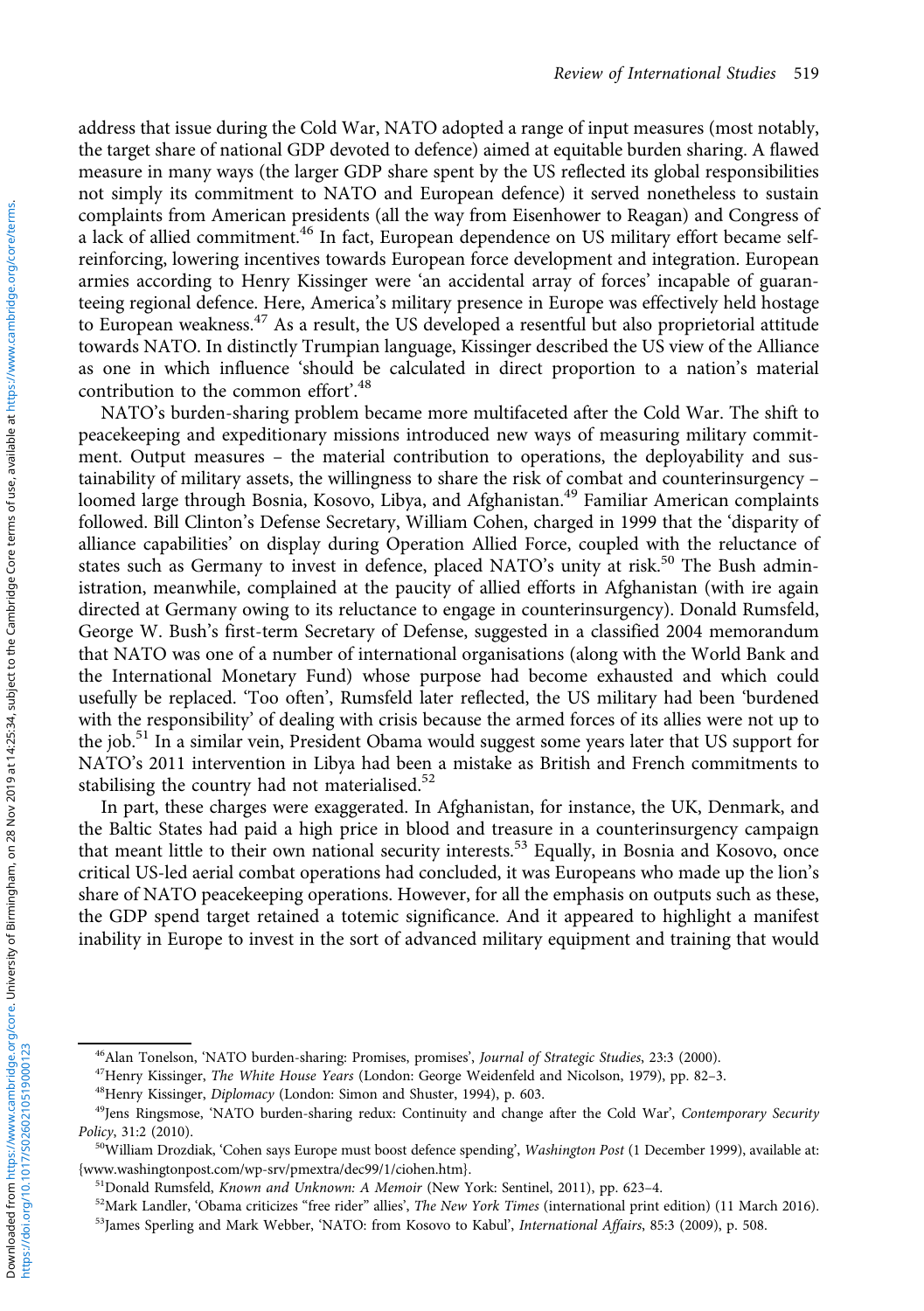keep NATO's allies interoperable with the  $US<sup>54</sup>$  The precipitate drop in European defence spending following the 2008 financial crash added to American concerns. US Secretary of Defense Robert Gates made a well-reported intervention in 2011 claiming that NATO's very future was in doubt because of European under-investment.<sup>55</sup>

By the time of NATO's 2014 Wales summit the US share of total NATO defence expenditure stood at 73 per cent (how disproportionate that sum appeared is evident from the fact that the US share of total NATO GDP was significantly lower at just over 45 per cent).<sup>56</sup> The urgency provided by the Ukraine crisis resulted in the allies recommitting at Wales to a defence spending target of 2 per cent of GDP (to be achieved at the latest by 2024). At that time, only the US, the UK, and Greece met the mark. Obama would claim shortly before departing office that 'free riders aggravate me' and that even allies such as the UK had no right to claim a special relationship with the US if they failed to meet NATO's defence spending target.<sup>57</sup>

Burden sharing, historically, has been only one of many issues that has prompted American dissatisfaction at NATO. Divisions over American adventures abroad (Vietnam and Iraq), nuclear strategy or how to deal with the Soviet Union/Russia have episodically impacted on transatlantic relations. Burden sharing is different in that it has been a constant background noise. The ingrained nature of the dispute has, however, rendered it manageable. As Wallace Thies has suggested, in a permanent, integrated alliance plentiful opportunities exist 'to affect decisions concerning costs and benefits'. '[R]egularized channels for bargaining' have developed serviced by a committed bureaucracy, focused on a defence planning process, and underpinned by a set of alliance-wide norms. This has meant the desirability (if always not the reality) of burden sharing is beyond question. Two important consequences follow from this institutional context. First, there is a legitimacy to American demands for increased effort among allies. Second, the greater political, diplomatic, and military resources that the US possesses give it a clear advantage in bargaining. This does not always translate into a preferred outcome; allies will, after all, use their own limited bargaining power to shift if not share the burden of defence. However, the 'indispensability' of the American contribution mean the US has been able 'to pursue again and again a redistribution of burdens' and to 'compel [its] smaller allies to do things [... they] would prefer to avoid'.<sup>58</sup>

In short, NATO is a framework within which burden sharing and other transatlantic disputes play out. These disputes, over time, acquire a predictable, even choreographed quality. US presidents, officials, and congressional representatives complain at the NATO allies' deficiencies in defence and lack of strategic ambition. The attendant warnings of NATO decline and division, however, are blunted by the advantages that regularised bargaining give to voice rather than to exit. And cycles of frustration ensue as each administration discovers, seemingly anew, both the burdens and benefits of the Alliance.

<sup>54</sup>David S. Yost, 'The US – European capabilities gap and the prospects for ESDP', in Jolyon Howorth and John T. S. Keeler (eds), Defending Europe: The EU, NATO and the Quest for European Autonomy (New York: Palgrave Macmillan, 2003), pp. 83–95.

<sup>55</sup>'Remarks by Secretary Gates at the Security and Defence Agenda, Brussels, Belgium' (10 June 2011), available at: [{http://](http://archive.defense.gov/Transcripts/Transcript.aspx?TranscriptID=4839) [archive.defense.gov/Transcripts/Transcript.aspx?TranscriptID](http://archive.defense.gov/Transcripts/Transcript.aspx?TranscriptID=4839)=4839}.

<sup>&</sup>lt;sup>56</sup>Figures calculated from NATO Public Diplomacy Division, 'Defence Expenditure of NATO Countries (2010-2017)', Press Release PR/CP (2017) 111, Graph 7 and Table 4, available at: {[https://www.nato.int/nato\\_static\\_fl2014/assets/pdf/](https://www.nato.int/nato_static_fl2014/assets/pdf/pdf_2017_06�/�20170629_170629-pr2017-111-en.pdf) [pdf\\_2017\\_06/20170629\\_170629-pr2017-111-en.pdf](https://www.nato.int/nato_static_fl2014/assets/pdf/pdf_2017_06�/�20170629_170629-pr2017-111-en.pdf)}.

<sup>&</sup>lt;sup>57</sup>Jeffrey Goldberg, 'The Obama doctrine: the US president talks through his hardest decisions about America's role in the world', The Atlantic (April 2016), available at: [{https://www.theatlantic.com/magazine/archive/2016/04/the-obama-doctrine/](https://www.theatlantic.�com/magazine/archive/2016�/�04/the-obama-doctrine/471525/#8) [471525/#8}](https://www.theatlantic.�com/magazine/archive/2016�/�04/the-obama-doctrine/471525/#8).

<sup>&</sup>lt;sup>58</sup>Wallace J. Thies, Friendly Rivals: Bargaining and Burden-Shifting in NATO (M. E. Sharpe: Armonk, New York, 2003), pp. 3–13, 274.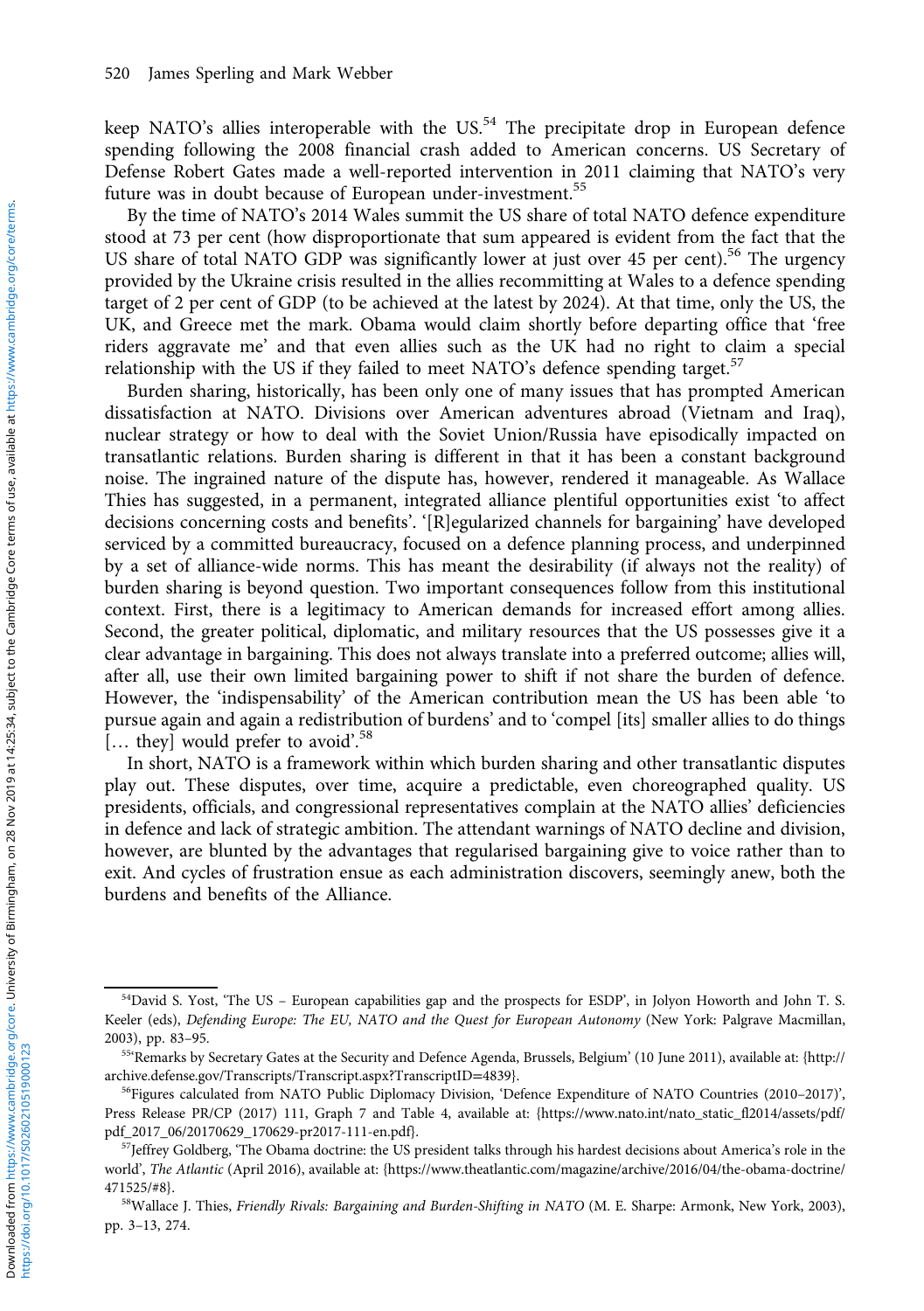#### Institutional adaptation

How and to what extent political actors can influence institutional adaptation is a fundamental question of institutionalist analysis. Any enquiry based on voice must assume that the actor believes it can be an agent of change. Such an agential approach does, of course, run contrary to the view that social, political, and historical obstacles to innovation matter more, working either to channel change or to subvert it. There is no general rule as to whether institutions constrain or empower actors – the institutional setting, the external environment, and the nature of the agent matter differently in discrete contexts.<sup>59</sup>

But in NATO's case, at least, the empirical record is clear: US leadership has been the determining factor behind almost every action of consequence. NATO's consensus-based decision-making does not allow the US to simply impose a position – agreed outcomes require diplomatic cultivation and, at times, extended efforts at persuasion. But this has been a process that has mirrored and only rarely frustrated US preferences. During the Cold War, NATO nuclear strategy along with the periodic shifts from détente to contestation in relations with the Soviet Union, reflected a seemingly artful balance of American and west European priorities, but one that ultimately accorded with US standing as 'primus inter pares in European security affairs'. <sup>60</sup> That standing has endured in the decades since. NATO's very survival at the end of the Cold War owed much to the George H. W. Bush administration's articulation of a European security architecture capped by a transformed alliance. This position (supported by the British) saw off alternatives premised on a reinvigorated Conference on Security and Cooperation in Europe (supported by the German Foreign Ministry) and a nascent EU defence arrangement (supported by France).<sup>61</sup> Other US-led initiatives followed. The NATO-Russia Founding Act of 1997, owed much to the shuttle diplomacy of NATO Secretary Javier Solana, but would not have been possible without the indefatigable efforts of US envoy Strobe Talbott backed by President Bill Clinton.<sup>62</sup> NATO's first big wave of enlargement in 1999 was the consequence of a complex three-pronged strategy (reassuring Russia, building consensus in NATO, and placing enlargement within a broader vision for the Alliance) orchestrated in Washington, DC.<sup>63</sup> Transatlantic relations soured under George W. Bush, and NATO faced its worst post-Cold War crisis over Iraq in 2003. But the repair was swift. In August 2003, NATO assumed oversight of the International Security Assistance Force (ISAF) in Afghanistan and so entered America's long war against terrorism. In March 2004, NATO underwent its largest enlargement to date following the Bush's administration's commitment to the policy. Under Barack Obama the parallelism between US foreign policy and NATO's goals continued. The administration's 'reset' in relations with Russia mirrored efforts in the Alliance to resuscitate the work of the NATO-Russia Council. NATO's adoption in 2010 of missile defence as part of collective defence, along with the 2012 Deterrence and Defence Posture Review with its reaffirmation of NATO's nuclear force posture were also initiatives engineered in accordance with US priorities.<sup>64</sup> NATO's response to the Ukraine crisis, finally, was facilitated by the Obama administration's public resolve to defend NATO's East European members.<sup>65</sup>

<sup>&</sup>lt;sup>59</sup>For an overview of the relevant literature, see Vivien Lowndes and Mark Roberts, Why Institutions Matter: the New Institutionalism in Political Science (Houndmills, Basingstoke and New York: Palgrave Macmillan, 2013), pp. 111–43.

<sup>60</sup>Magnus Petersen, 'The United States as the reluctant ally', Parameters, 46:1 (2016), p. 44. <sup>61</sup>Kori Schake, 'NATO after the Cold War, 1991-1995: Institutional competition and the collapse of the French alternative', Contemporary European History, 7:3 (1998).

 $62$ Strobe Talbott, The Russia Hand: A Memoir of Presidential Diplomacy (New York: Random House, 2002), pp. 217–50.

<sup>&</sup>lt;sup>63</sup>Ronald Asmus, Opening NATO's Door: How the Alliance Remade Itself for a New Era (New York: Columbia University Press, 2002), pp. 289–305.

<sup>&</sup>lt;sup>64</sup>Stéfanie Von Hlatky, 'NATO's Chicago summit: Alliance cohesion above all else?', CSS Analysis in Security Policy, 116  $(2012)$ 

<sup>&</sup>lt;sup>65</sup>James Sperling and Mark Webber, 'NATO and the Ukraine crisis: Collective securitisation', European Journal of International Security, 2:1 (2017).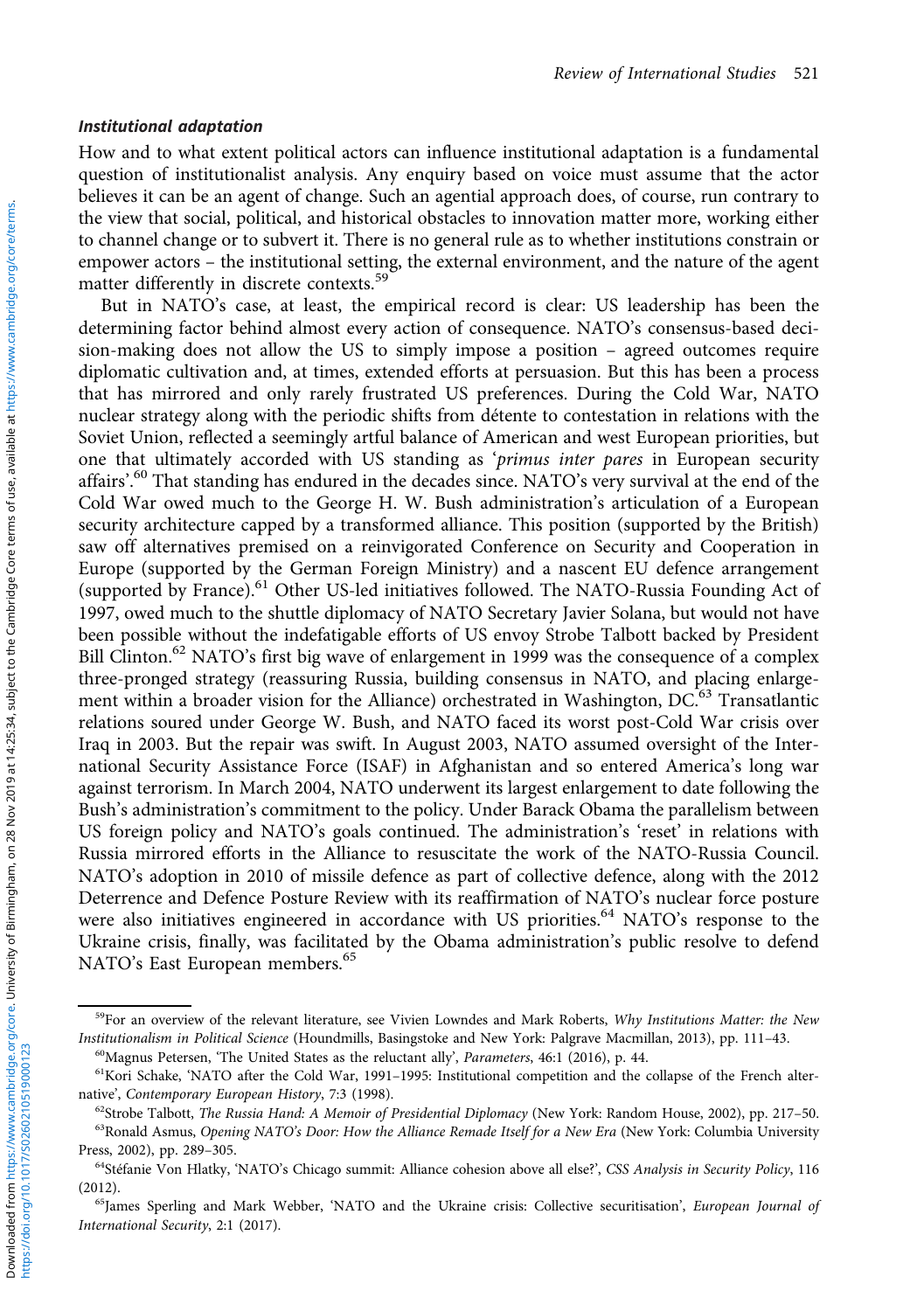#### Exit, voice, and the Trump administration

American complaints directed at NATO have multiplied and become more shrill since the 2016 US presidential election. Given other transatlantic disagreements – on trade, Iran, and climate change – and the open admonishment Trump has directed at America's Canadian and European allies on each of these issues, then so the argument runs NATO's future 'looks shakier now than at any time since its inception in 1949'.<sup>66</sup> But NATO's staying power and benefit to the US has become clear even to a foreign policy neophyte such as Trump. His apparent hostility to NATO reflects a strategy not of exit, but of voice.

#### Exit?

Trump's pronouncements indicate a seemingly long-held scepticism towards NATO. On burden sharing, Trump has a track record going back to the late 1980s, but comments in 1987 that NATO was 'taking tremendous advantage of the US' and that the allies 'should pay their way'<sup>67</sup> were mild by comparison with positions struck in the 2016 presidential campaign. NATO, Trump suggested, was full 'of countries getting a free ride'. His solution was stark: either allies 'pay up, including for past deficiencies, or they have to get out. And if that breaks up NATO, it breaks up NATO.<sup>568</sup> Seemingly abandoning at a stroke the US commitment to European security, Trump compounded the matter by calling into question NATO's very purpose. The Alliance, he claimed, was 'obsolete' in view of its poor record on terrorism – 'NATO doesn't discuss terrorism, [isn't] meant for terrorism, [and …] doesn't have the right countries in it for terrorism.' It would thus either have to be 'readjusted to take care of terrorism' or replaced by a 'new coalition ... of countries' to deal with the issue.<sup>69</sup> Equally significant, when asked if the US should defend NATO's Baltic allies in the face of Russian aggression, Trump said it depended on whether those countries had 'fulfilled their obligations to us'.<sup>70</sup> This, The New York Times reported 'appeared to be the first time that a major candidate for president had laid down conditions for the defence of the United States' major allies.<sup>71</sup> And those allies also came in for some specific criticisms. Germany and France were 'totally compromised by terrorism' because of their open immigration policies,<sup>72</sup> Turkey lacked commitment in the fight against ISIS,<sup>73</sup> and the Belgian capital had become a 'hellhole' because of immigrants and crime.<sup>74</sup> These views were all the more worrying because of Trump's sympathies towards Russia. Trump conceded that

https://doi.org/10.1017/S0260210519000123

<sup>66</sup>Fraser Nelson, 'Next up, NATO', The Spectator (16 June 2018), p. 10. For similar reporting, see Charlotte McDonald-Gibson, 'Is NATO Trump's next target?', Time (9 July 2018), p. 6; and Roger Cohen, 'Of course, it could not happen here', The New York Times (international print edition) (29 June 2018).

 $67$ Cited in Charlie Laderman and Brendan Simms, *Donald Trump: The Making of a Worldview* (London and New York: I. B. Tauris, 2017), p. 120.

<sup>68</sup>Cited in Steve Holland, 'Trump bashes US-Saudi Arabia relations, slams NATO allies', Reuters (2 April 2016), available at: {[https://af.reuters.com/article/worldNews/idAFKCN0WZ0SX}](https://af.reuters.com/article/worldNews/idAFKCN0WZ0SX).

<sup>69</sup>Interviewed on ABC News by Jonathan Karl (March 2016), available at: [{https://www.realclearpolitics.com/video/](https://www.realclearpolitics.com/video/2016�/�03/27/trump_europe_is_not_safe_lots_of_the_free_world_has_become_weak.html) [2016/03/27/trump\\_europe\\_is\\_not\\_safe\\_lots\\_of\\_the\\_free\\_world\\_has\\_become\\_weak.html}](https://www.realclearpolitics.com/video/2016�/�03/27/trump_europe_is_not_safe_lots_of_the_free_world_has_become_weak.html).

<sup>&</sup>lt;sup>70</sup>Cited in David E. Sanger and Maggie Haberman, 'Trump casts doubt over US pledges to its allies', The New York Times (international print edition) (22 July 2016).

<sup>&</sup>lt;sup>71</sup>David E. Sanger and Maggie Haberman, 'Donald Trump sets conditions for defending NATO allies against attack', The New York Times (20 July 2016), available at: [{https://www.nytimes.com/2016/07/21/us/politics/donald-trump-issues.html](https://www.nytimes.com/2016�/�07/21/us/politics/donald-trump-issues.html)}.

 $72$ Cited in The Telegraph (24 July 2016), available at: {[http://www.telegraph.co.uk/news/2016/07/24/donald-trump-says](http://www.telegraph.co.uk/news/2016�/�07/24/donald-trump-says-french-and-germans-to-face-extreme-vetting-ent/)[french-and-germans-to-face-extreme-vetting-ent/](http://www.telegraph.co.uk/news/2016�/�07/24/donald-trump-says-french-and-germans-to-face-extreme-vetting-ent/)}.

<sup>&</sup>lt;sup>73</sup>The Telegraph (2 July 2016), available at: {[http://www.telegraph.co.uk/news/2016/07/02/donald-trump-to-turkish](http://www.telegraph.co.uk/news/2016�/�07/02/donald-trump-to-turkish-reporter-are-you-friend-or-foe/)[reporter-are-you-friend-or-foe/](http://www.telegraph.co.uk/news/2016�/�07/02/donald-trump-to-turkish-reporter-are-you-friend-or-foe/)}.

<sup>&</sup>lt;sup>74</sup>Cited in Dan Bilefsky and Claire Barthelemy, 'Donald Trump finds new city to insult: Brussels', The New York Times (27 January 2016), available at: {[https://www.nytimes.com/2016/01/28/world/europe/trump-finds-new-city-to-insult-brussels.](https://www.nytimes.com/2016�/�01/28/world/europe/trump-finds-new-city-to-insult-brussels.html?_r=0) html?  $r=0$ .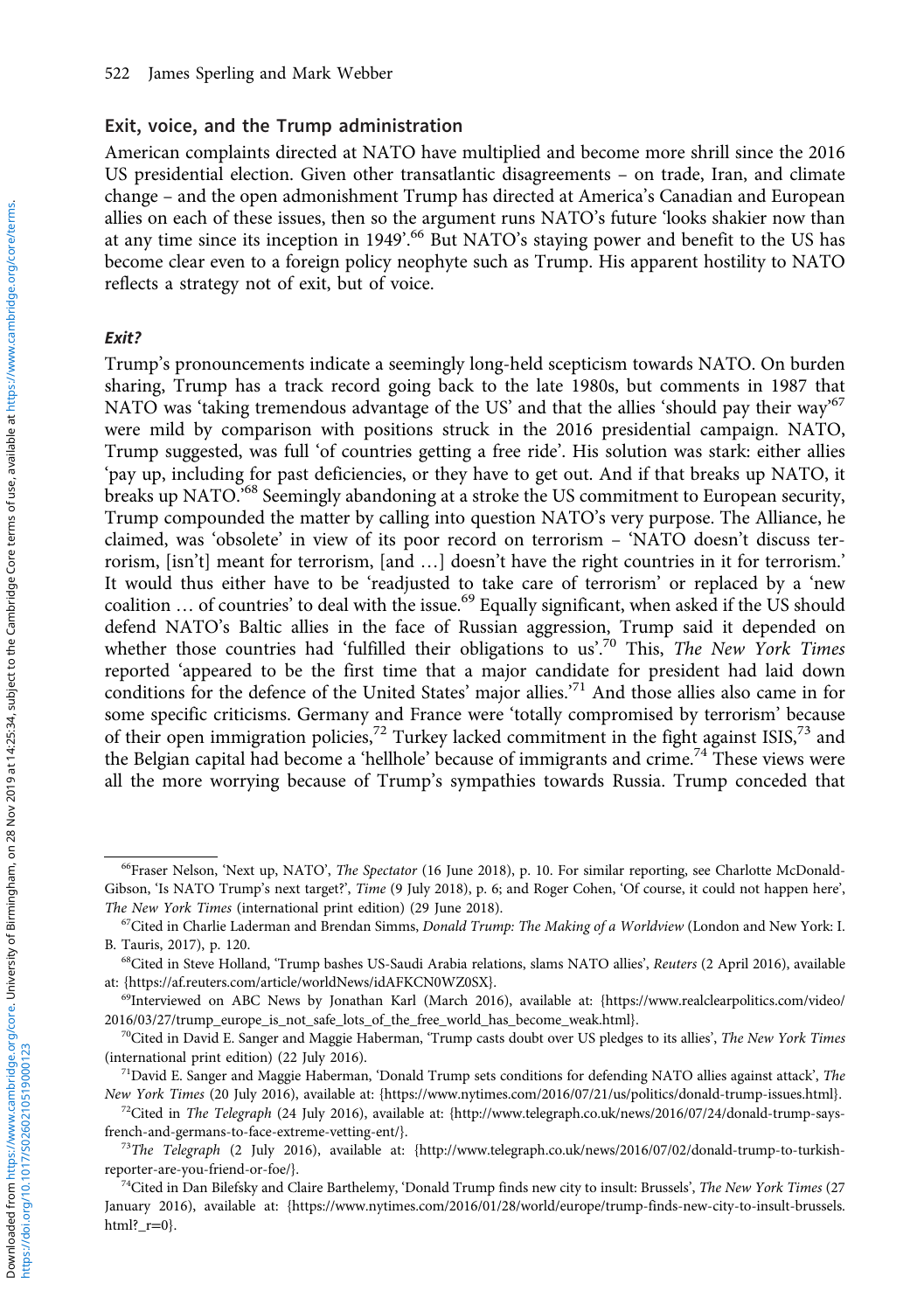Russia was a threat, but referred to President Putin as a better leader than Barack Obama, and to Moscow's policy of support for the Assad regime in Syria as an effective means of dealing with ISIS.75

It was no wonder that the allies awoke to a Trump electoral victory with a sense of foreboding. 'The American umbrella over Europe is gone forever' warned one former German ambassador to NATO. A German staff officer at NATO HQ went further, claiming 'a withdrawal from NATO by the United States is on the table, or at least a threat'. <sup>76</sup> Trump's early moves in office did not allay these concerns. He repeated the assertion that NATO was 'obsolete'<sup>77</sup> and at the NATO leaders' meeting in May 2017 refused to endorse NATO's Article Five collective defence commitment. This prompted German Chancellor Angela Merkel to comment that 'we Europeans' could no longer rely on the US and should 'take our fate into our own hands'. German Foreign Minister Sigmar Gabriel was more blunt – Trump, he declaimed, was 'putting peace in Europe at risk'. 78

At the NATO summit the following year, Trump's complaints were repeated. Letters sent in the president's name just before the event admonished the leaders of several allies for failing in their defence commitments. Germany was singled out, its 'underspending on defence' seen as 'undermin[ing] the security of the alliance'. A state of affairs in which 'some countries do not share NATO's collective security burden' 'was no longer sustainable' to the US, Trump insisted.<sup>79</sup> At the summit itself, Trump, without warning, suggested that NATO's defence spending target should increase to 4 per cent of GDP, and that all allies should raise their spending by January 2019 otherwise 'the United States would go it alone'.<sup>80</sup>

This episode prompted two observations of note. First, Trump's bromides against NATO were seen as part of a wider assault on individual allies. Trump himself fuelled such an interpretation. Germany, he claimed, was 'captive' to Russia; the UK was pursuing an 'unfortunate' approach to Brexit, and Canadian Prime Minister Justin Trudeau was 'dishonest and weak'.<sup>81</sup> Second, Trump's hostility was indicative of a 'radical [new] way of thinking about allies'. Most NATO members because they were also in the EU were in Trump's mind viewed more as competitors than allies. As such, they were not merely a drain on the US but actually harmful to American interests.<sup>82</sup> Exit would seem to follow logically from such a position. The record of the Trump period, however, has been the opposite – a consolidation of America's commitment to NATO.

#### Voice

Like administrations before it, that of Donald Trump has taken a lead in the adaptation of NATO and has utilised the Alliance to sustain America's key security relationship with Europe. Entirely counter to Trump's complaints at burden sharing, it has also increased long-term investment in

<sup>75</sup>Politico (10 October 2016), available at: {[https://www.politico.com/story/2016/10/trump-praise-russia-iran-assad-criti](https://www.politico.com/story/2016�/�10/trump-praise-russia-iran-assad-criticism-229546)[cism-229546](https://www.politico.com/story/2016�/�10/trump-praise-russia-iran-assad-criticism-229546)}.

<sup>&</sup>lt;sup>76</sup>Spiegel Online (16 November 2016), available at: [{http://www.spiegel.de/international/world/worry-grows-over-trump](http://www.spiegel.de/international/world/worry-grows-over-trump-threat-to-european-security-a-1121536.html)[threat-to-european-security-a-1121536.html](http://www.spiegel.de/international/world/worry-grows-over-trump-threat-to-european-security-a-1121536.html)}.

<sup>77</sup>'Full transcript of interview with Donald Trump', The Times (16 January 2017), available at: {[https://www.thetimes.co.](https://www.thetimes.co.uk/article/full-transcript-of-interview-with-donald-trump-5d39sr09d) [uk/article/full-transcript-of-interview-with-donald-trump-5d39sr09d](https://www.thetimes.co.uk/article/full-transcript-of-interview-with-donald-trump-5d39sr09d)}.

<sup>78</sup>Cited in Eugene Scott, 'Trump keeps up criticism of Germany', CNN (30 May 2017), available at: {[http://edition.cnn.](http://edition.cnn.com/2017�/�05/30/politics/trump-germany-merkel-trade/index.html) [com/2017/05/30/politics/trump-germany-merkel-trade/index.html}](http://edition.cnn.com/2017�/�05/30/politics/trump-germany-merkel-trade/index.html).

<sup>&</sup>lt;sup>79</sup>Julie Hirschfeld Davis, 'Trump warns NATO allies to spend more on defence, or else', The New York Times (2 July 2018), available at: {[https://www.nytimes.com/2018/07/02/world/europe/trump-nato.html](https://www.nytimes.com/2018�/�07/02/world/europe/trump-nato.html)}.

<sup>&</sup>lt;sup>80</sup>The demands were made in private session but widely reported. See, for instance, Ewen MacAskill, 'True or bluff, Trump's "go it alone" bombshell causes dismay', The Guardian (13 July 2018).

<sup>81</sup>Demetri Sevastopulo and Michael Peel, 'Trump plays disrupter-in-chief on Europe trip', Financial Times (14-15 July 2018); Dan Bilefsky and Catherine Porter, 'Trump's "bully" attack on Trudeau outrages Canadians', The New York Times (10 June 2018), available at: [{https://www.nytimes.com/2018/06/10/world/canada/g-7-justin-trudeau-trump.html}](https://www.nytimes.com/2018�/�06/10/world/canada/g-7-justin-trudeau-trump.html).

 $82$ Uri Friedman, 'Trump vs. NATO: It's not just about the money', The Atlantic (12 July 2018), available at: {[https://www.](https://www.theatlantic.�com/international/archive/2018�/�07/trump-nato-allies/564881/) [theatlantic.com/international/archive/2018/07/trump-nato-allies/564881/}](https://www.theatlantic.�com/international/archive/2018�/�07/trump-nato-allies/564881/).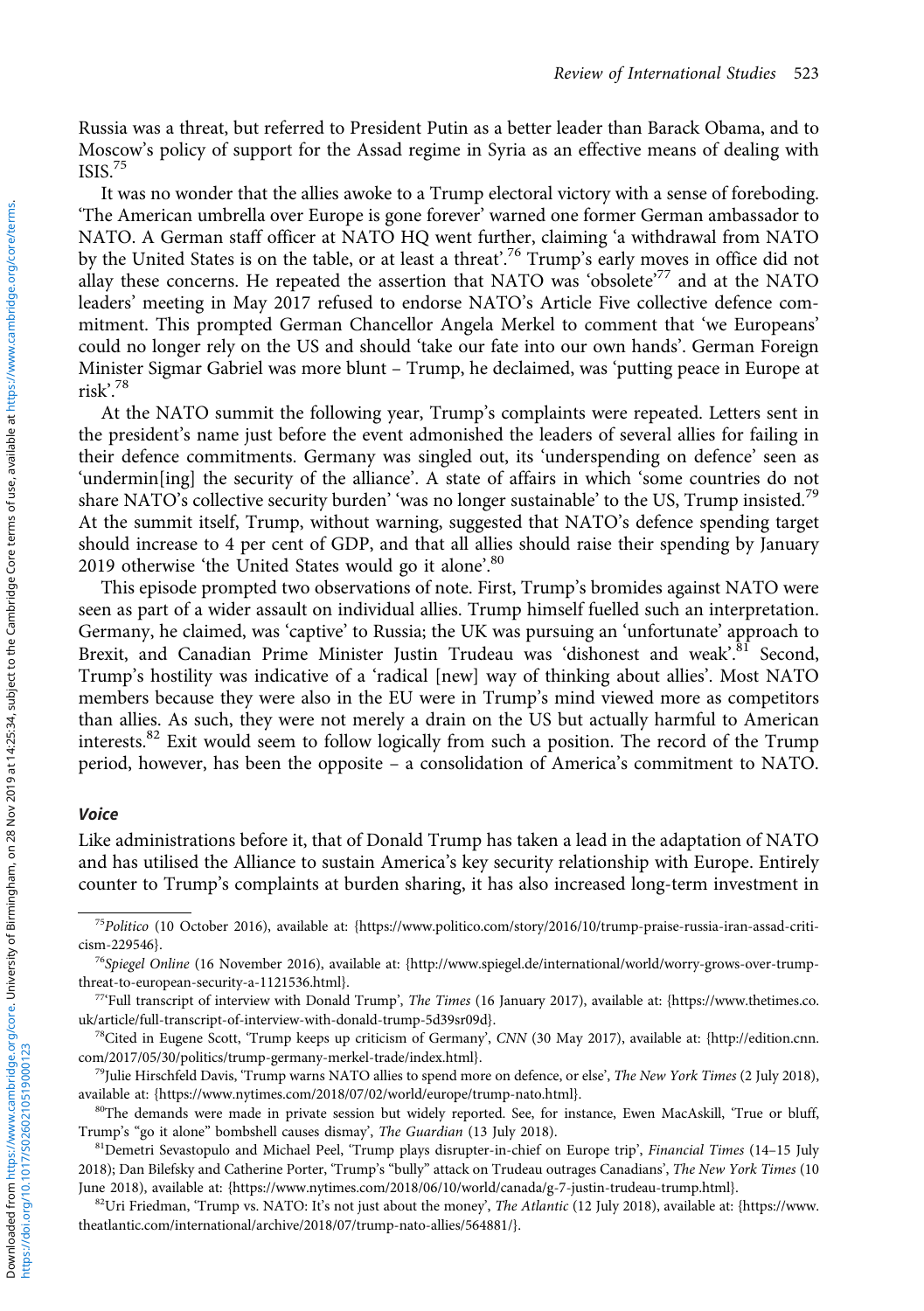NATO. The administration's first budget request to Congress included \$4.8 billion in funding for the European Deterrence Initiative (EDI) (a \$1.4 billion increase over 2017), the funding stream for measures to 'support … the collective defence of [the] NATO Allies' in light of Russia's annexation of Crimea.<sup>83</sup> The second budget request - approved by Congress and signed into law by Trump in August 2018, saw EDI funding (for financial year 2019) increase to \$6.5 billion.<sup>84</sup> Begun under Obama, EDI and its offshoot Operation Atlantic Resolve have seen an increase in the rotational deployment of US troops in Europe (along with the pre-positioning of military equipment) as well as support for NATO exercises and infrastructural and capacity-building measures for allies, particularly those such as the Baltic States, Poland, Bulgaria, and Romania on NATO's eastern flank.

Furthermore, in April 2017, the US army took command of a multinational battlegroup in Poland under the umbrella of NATO's Enhanced Forward Presence and formed the largest component of a new NATO multinational force in Romania launched in October. The US has also upheld its commitment to NATO ballistic missile defence, while in October to November 2018, some 20,000 US personnel took part in Trident Juncture, NATO's largest military exercise since 2015. Commensurate with these measures, the force posture of the US European Command (EUCOM) has remained attuned to its 'historic role' of deterrence, defence, and 'the steadfast' protection of the NATO allies' 'territorial integrity'.<sup>85</sup> Three authoritative defence policy statements released at the end of Trump's first year in office, meanwhile, referred to NATO in familiar terms: as one of the 'great advantages' over America's competitors (Russia and China included), as 'vital to (American) security' and the subject of 'unwavering' 'US commitment'. 86At NATO meetings, the US has also played the constructive ally. The November 2017 Defence Ministerial agreed to a new Atlantic command to be stationed in Norfolk, Virginia. The summit of July 2018 saw agreement on a US-backed NATO Readiness Initiative as well as a new training mission in Iraq and a Declaration on Transatlantic Security and Solidarity (cleared in Washington, DC), which reaffirmed NATO's 'bedrock commitment' to collective defence. At the Defence Ministerial in October 2018, the US confirmed it would make available resources in support of the newly established NATO Cyber Operations Centre.

This ongoing attachment to NATO could be seen as separated from Trump's own positions – the work of Secretary of Defense James Mattis and the policy establishment in the State Department and the Pentagon where the familiar language of leadership and commitment has prevailed.<sup>87</sup> Equally, it may be a consequence of Trump's own inattention to detail. He is ignorant of the scale of the American military commitment to Europe and has shown no desire to shape NATO summit declarations (he reportedly didn't even read the documents agreed at the 2018 meeting). Yet ignorance, or for that matter, a lack of diplomatic etiquette does not mean an absence of purpose on Trump's part. Trump's criticism of allies, while crude, reflects a powerful premise of American policy – that allies are reluctant to spend on defence. His incessant focus on

<sup>83</sup>For the relevant measures and costings, see US European Command Public Affairs Office, '2018 European Deterrence Initiative (EDI) Fact Sheet' (October 2017), available at: {[www.eucom.mil%2Fmedia-library%2Farticle%2F36102%2F2018](www.eucom.mil%2Fmedia-library%2Farticle%2F36102%2F2018-european-deterrence-initiative-edi-fact-sheet&usg=AOvVaw0T jM0abUYUBVkU3XJOqX_i) [european-deterrence-initiative-edi-fact-sheet&usg](www.eucom.mil%2Fmedia-library%2Farticle%2F36102%2F2018-european-deterrence-initiative-edi-fact-sheet&usg=AOvVaw0T jM0abUYUBVkU3XJOqX_i)=AOvVaw0T jM0abUYUBVkU3XJOqX\_i}.

<sup>&</sup>lt;sup>84</sup>Pat Towell and Aras D. Kazlauskas, 'The European Deterrence Initiative: A Budgetary Overview', In Focus (Congressional Research Service, 8 August 2018).

<sup>85</sup>Comments of EUCOM Deputy Commander, Lt Gen. Timothy Ray, at the OSCE Structured Dialogue, Vienna (6 June 2017), available at: {[http://www.eucom.mil/media-library/transcript/35731/eucom-deputy-commander-lt-gen-timothy-ray](http://www.eucom.mil/media-library/transcript/35731/eucom-deputy-commander-lt-gen-timothy-ray-on-current-trends-in-military-force-posture)[on-current-trends-in-military-force-posture](http://www.eucom.mil/media-library/transcript/35731/eucom-deputy-commander-lt-gen-timothy-ray-on-current-trends-in-military-force-posture)}.

<sup>86</sup> National Security Strategy of the United States of America (December 2017), p. 48, available at: {[https://www.whitehouse.](https://www.whitehouse.gov/wp-content/uploads/2017�/�12/NSS-Final-12-18-2017-0905.pdf) [gov/wp-content/uploads/2017/12/NSS-Final-12-18-2017-0905.pdf](https://www.whitehouse.gov/wp-content/uploads/2017�/�12/NSS-Final-12-18-2017-0905.pdf)}; Summary of the National Defence Strategy of the United States of America: Sharpening the American Military's Competitive Edge (US Department of Defense, January 2018), p. 9, available at: {[https://www.defense.gov/Portals/1/Documents/pubs/2018-National-Defense-Strategy-Summary.pdf}](https://www.defense.gov/Portals/1/Documents/pubs/2018-National-Defense-Strategy-Summary.pdf); predecisional draft of the Nuclear Posture Review (US Department of Defense, January 2018), extracted in Huff Post, available at: [{http://www.huffingtonpost.co.uk/entry/trump-nuclear-posture-review-2018\\_us\\_5a4d4773e4b06d1621bce4c5](http://www.huffingtonpost.co.uk/entry/trump-nuclear-posture-review-2018_us_5a4d4773e4b06d1621bce4c5)}.

<sup>87</sup>For this argument, see Woodward, Fear, pp. 76–9.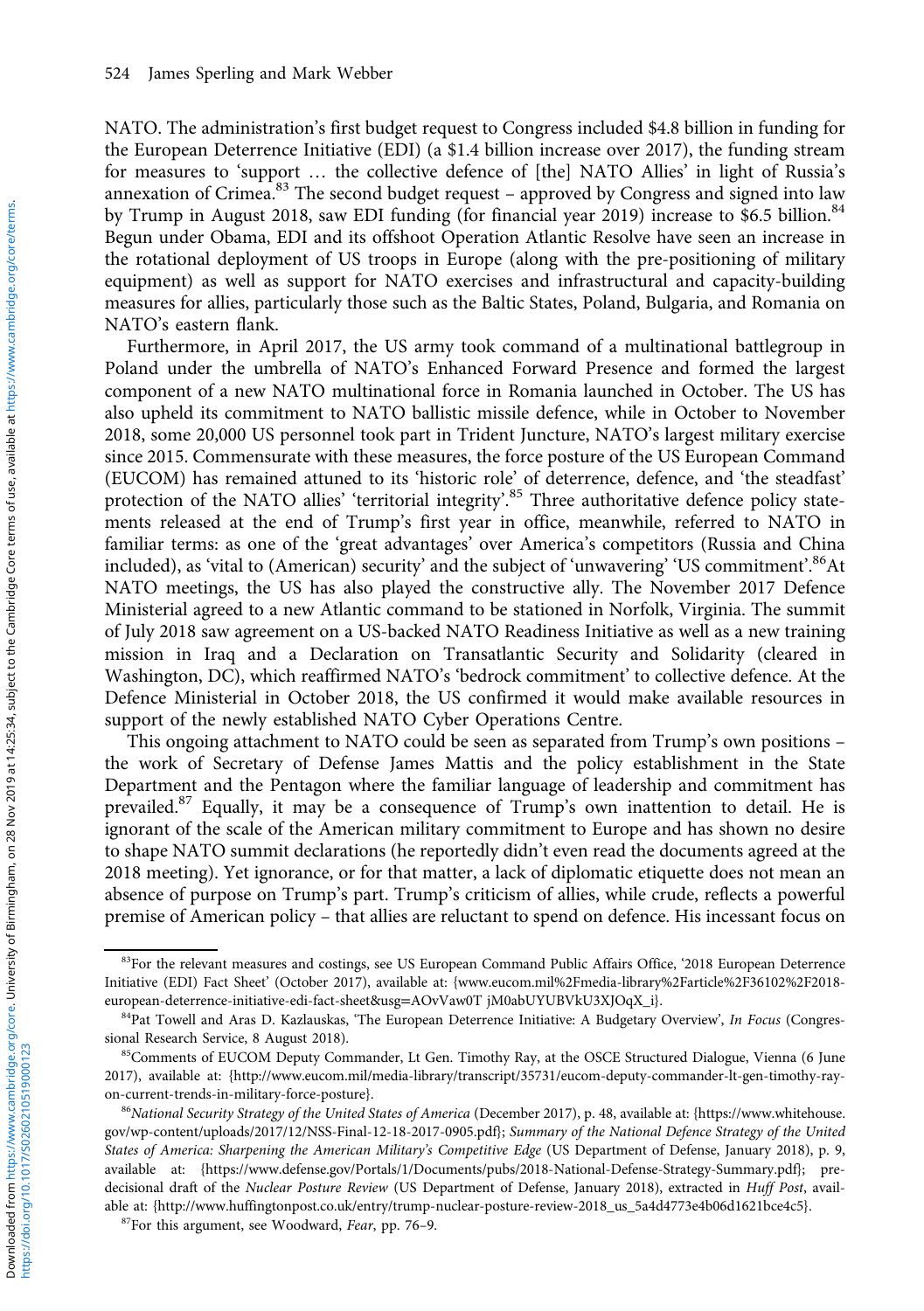burden sharing, meanwhile, has (in Trump's view) reaped rewards. While defence spending increases go back to the 2014 Ukraine crisis, announced increases in 2017 and 2018, Trump has suggested, are a direct consequence of his interventions.<sup>88</sup> This is claiming credit where it may not be due, but it is certainly consistent with a strategy of voice and the logic of alliance politics. Trump, by alluding to the possibility of American exit, has confronted the NATO allies with the possibility of abandonment so adding urgency to defence spending plans. Even allies such as Canada, Germany, and France, which reject the claims of American influence, have been forced to publicly justify defence spending as if Trump's position on the matter was decisive.<sup>89</sup> The most significant spending increases have occurred in exposed eastern European countries (the Baltics, Poland, and Romania) and it remains the case that the bigger spenders such as Germany and Italy have no intention of meeting the 2024 target. But the US under Trump has effectively ratcheted up the terms of debate and ensured that burden sharing has become the signature political issue of intra-alliance politics.

The seeming contradiction between Trump's disdain of allies and the increased material commitment of the US military to defend them may simply be that – a policy inconsistency, of a piece with the many other examples of incoherence emanating from the Trump White House. Yet contradiction, as we noted at the outset, may camouflage an underlying logic. Scepticism of NATO implies an exit from the Alliance, which Trump, more so than previous American presidents, has articulated as a plausible route for the US. That the commitment to NATO has endured nonetheless, communicates the stakes involved and gives the US the right to insist that allies follow America's example. Further, Trump's own sense that he has persuaded these countries to change course means he has acquired a personal stake in NATO's affairs. Amid all the criticism, Trump has talked up the Alliance's virtues ('I said it was obsolete. It is no longer obsolete.') and has affirmed American commitment to Article V ('we're going to be with NATO 100 per cent') – but only once he has obtained assurances on burdensharing.<sup>90</sup>

#### Conclusion

An administration widely regarded as chaotic led by a president deemed unfit for office hardly seems a good subject for the application of a framework normally seen as premised on actor rationality, bounded or otherwise.<sup>91</sup> One could go further, Trump's views on NATO and the allies have been coloured by ego, prejudice, sexism, and flattery (Trump seems to have had a particular problem with Germany and Angela Merkel, has blown hot and cold towards French President Emmanuel Macron and, not surprisingly, has warmed to nationalist governments in Poland and Hungary). Yet the calculation Trump has brought to bear on NATO has been straightforward (to get allies to spend more on defence) and so in line with the transactionalist approach that has characterised much of his foreign policy. Here lies the rationality of the Trump approach. But if it is transactional, what does that say, to return to our original question, about the significance of institutions and order? Transactionalism, Robert Zoellick has argued, is dangerous because it is confrontational, sets the interests of one actor against others, and is blind

<sup>88</sup>'Remarks by President Trump and Vice President Pence Announcing the Missile Defence Review' (17 January 2019), available at: [{https://www.whitehouse.gov/briefings-statements/remarks-president-trump-vice-president-pence-announcing](https://www.whitehouse.gov/briefings-statements/remarks-president-trump-vice-president-pence-announcing-missile-defense-review/)[missile-defense-review/}](https://www.whitehouse.gov/briefings-statements/remarks-president-trump-vice-president-pence-announcing-missile-defense-review/).

<sup>&</sup>lt;sup>89</sup>See, for instance, 'Trudeau Bills 10-Year Defence Spending Plan as Answer to Trump Spending Call' (12 July 2018), available at: [{https://www.reddeeradvocate.com/news/trudeau-bills-10-year-defence-spending-plan-as-answer-to-trump](https://www.reddeeradvocate.com/news/trudeau-bills-10-year-defence-spending-plan-as-answer-to-trump-spending-call/)[spending-call/}](https://www.reddeeradvocate.com/news/trudeau-bills-10-year-defence-spending-plan-as-answer-to-trump-spending-call/).

<sup>90</sup>Jeremy Herb, 'Trump commits to NATO's Article V', CNN Politics (9 June 2017), available at: [{https://edition.cnn.com/](https://edition.cnn.com/2017�/�06/09/politics/trump-commits-to-natos-article-5/index.html) [2017/06/09/politics/trump-commits-to-natos-article-5/index.html}](https://edition.cnn.com/2017�/�06/09/politics/trump-commits-to-natos-article-5/index.html); 'Remarks by President Trump and Vice President Pence'.

<sup>91</sup>Barry, 'Review article', p. 91.